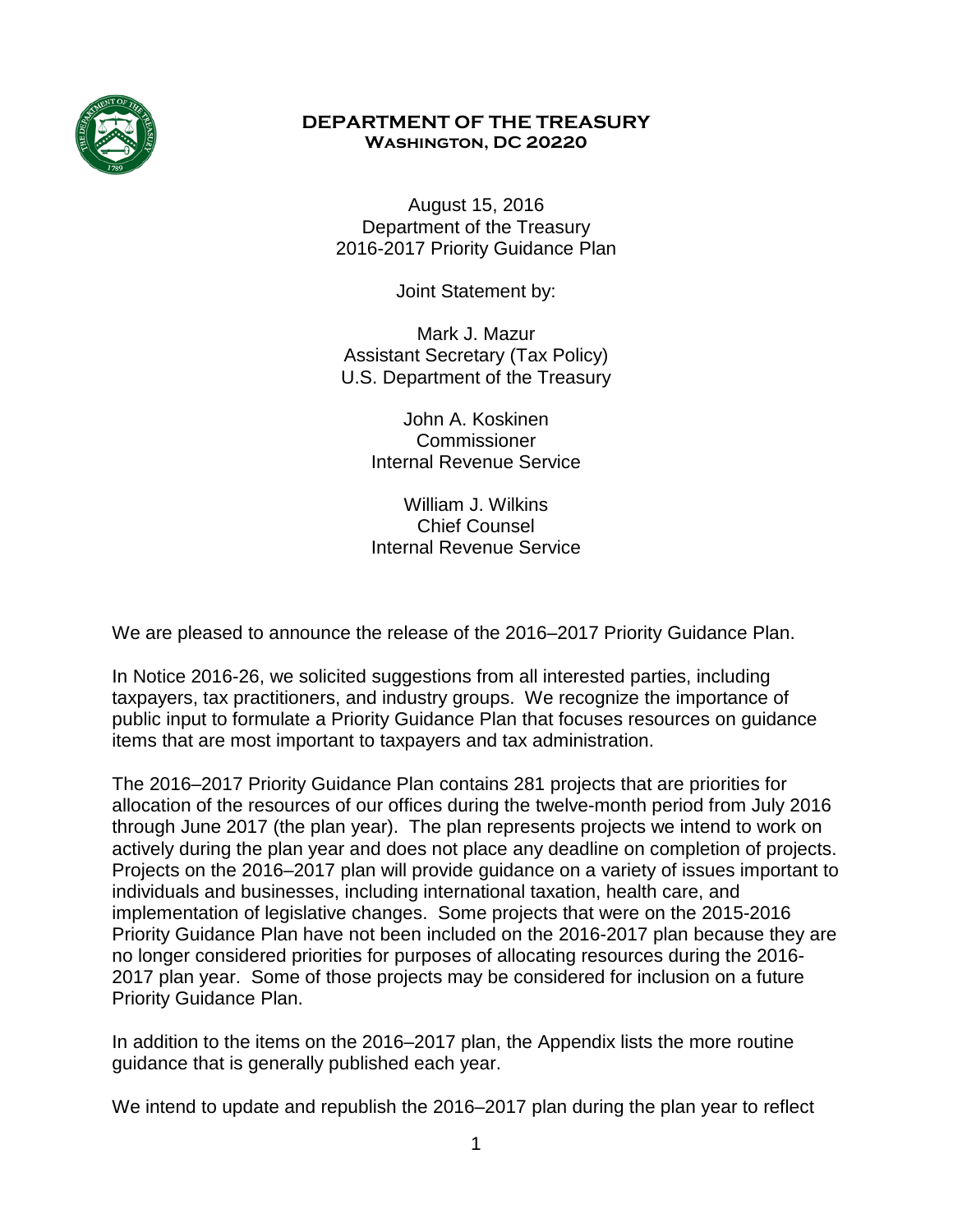additional items that have become priorities and guidance that we have published during the plan year. The periodic updates allow us flexibility throughout the plan year to consider comments received from taxpayers and tax practitioners relating to additional projects and to respond to developments arising during the plan year.

The published guidance process can be fully successful only if we have the benefit of the insight and experience of taxpayers and practitioners who must apply the rules. Therefore, we invite the public to continue to provide us with their comments and suggestions as we write guidance throughout the plan year.

Additional copies of the 2016–2017 Priority Guidance Plan can be obtained from the IRS website at http://www.irs.gov/uac/Priority-Guidance-Plan. Copies can also be obtained by calling Treasury's Office of Public Affairs at (202) 622-2960.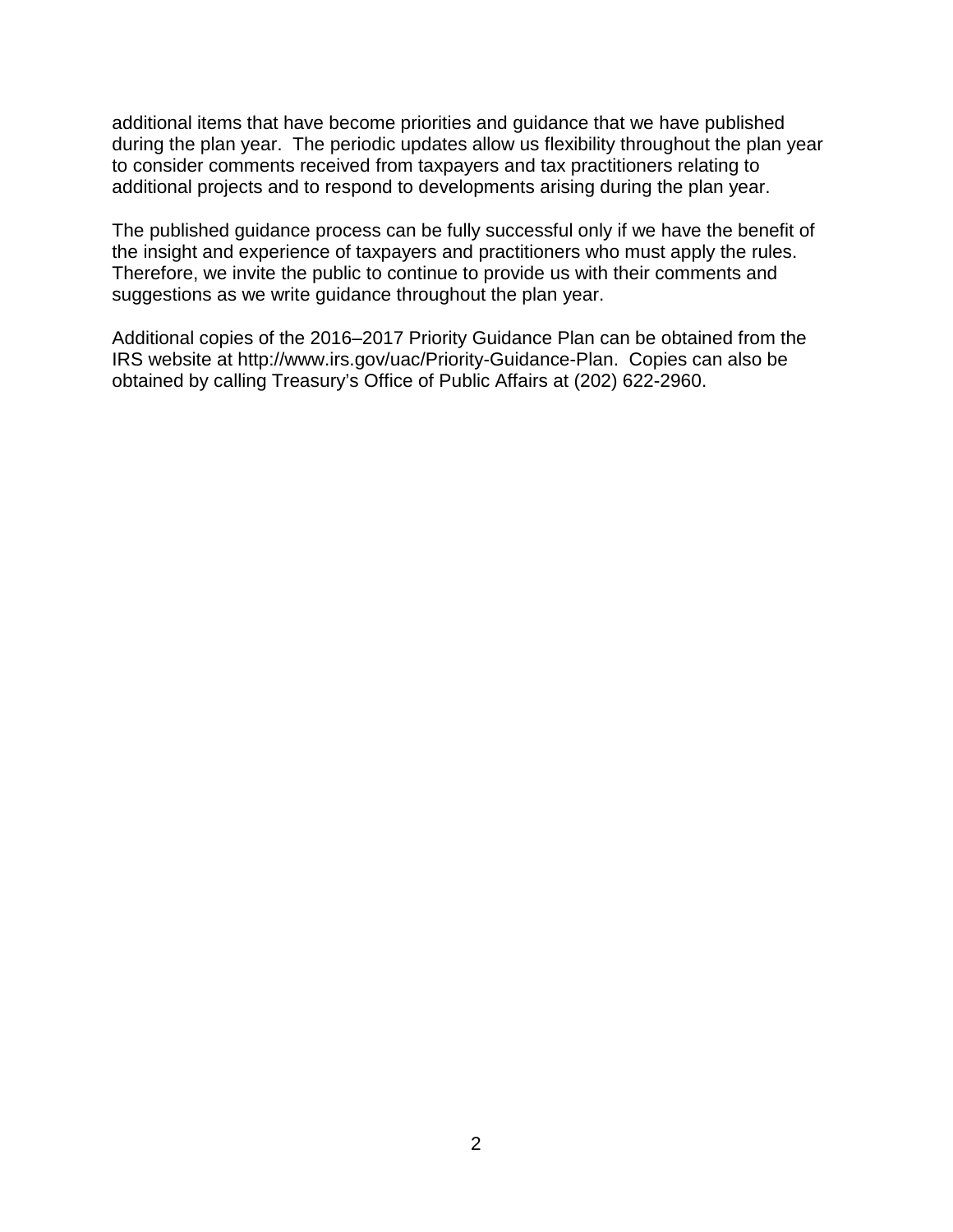#### **OFFICE OF TAX POLICY AND INTERNAL REVENUE SERVICE**

# **2016-2017 PRIORITY GUIDANCE PLAN Updated as of July 18, 2016 Released August 15, 2016**

#### **CONSOLIDATED RETURNS**

- 1. Final regulations regarding the application of §172(g) (formerly §172(h)) to a consolidated group. Proposed regulations were published on September 17, 2012.
- 2. Final regulations under §1.1502-11(b) regarding circular stock basis adjustments. Proposed regulations were published on June 11, 2015.
- 3. Regulations under §1.1502-36 and related provisions regarding losses on subsidiary stock.
- 4. Final regulations under §1.1502-76 regarding when a member joins or leaves a consolidated group. Proposed regulations were published on March 6, 2015.
- 5. Final regulations under §1.1502-91 regarding the redetermination of consolidated net unrealized built-in gain and loss. Proposed regulations were published on October 24, 2011.

#### **CORPORATIONS AND THEIR SHAREHOLDERS**

- 1. Regulations under §302 and related provisions regarding unrecovered basis in shares of stock that are actually or treated as redeemed. Proposed regulations were published on January 20, 2009.
- 2. Final regulations under §§305(c) and 1441 regarding the amount and timing of, and the withholding obligations on, deemed distributions from conversion ratio adjustments on convertible debt and stock. Proposed regulations were published on April 13, 2016.
- 3. Regulations under §336(e) to revise the treatment of certain stock dispositions as asset sales.
- 4. Final regulations under §337(d) regarding certain transfers of C corporation property to real estate investment trusts and regulated investment companies. Temporary and proposed regulations were published on June 8, 2016.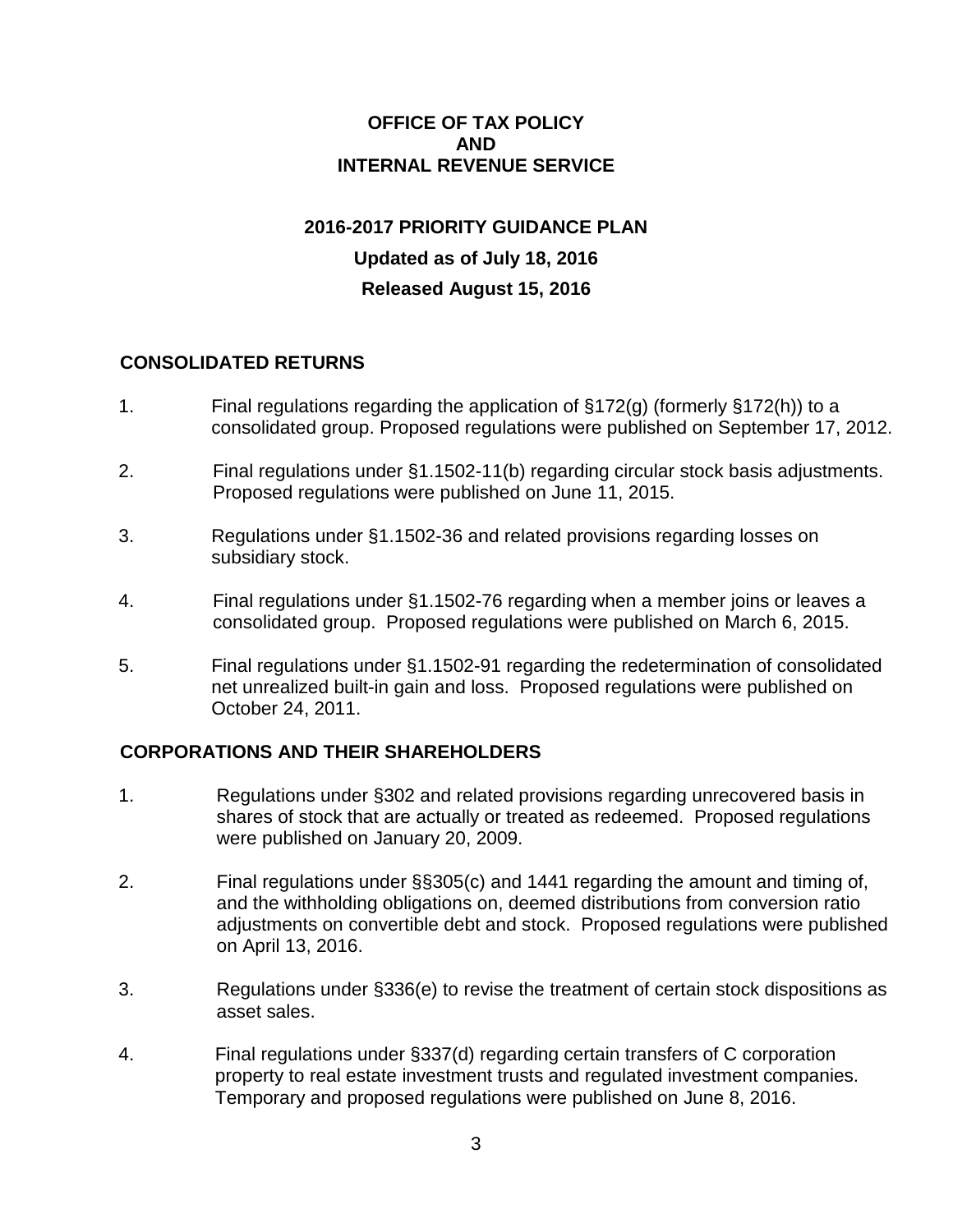- 5. Guidance regarding when a transfer by a person to a corporation and a transfer by that corporation to that person, ostensibly in two separate transactions, should be respected as two separate transactions for federal income tax purposes.
- 6. Guidance regarding whether a corporation is a controlled corporation within the meaning of §355 if, in anticipation of the distribution of its stock, the distributing corporation acquires or retains putative control of the controlled corporation through the use of classes of shares having different voting powers.
	- PUBLISHED 08/08/16 in IRB 2016-32 as REV. PROC. 2016-40 (RELEASED 07/14/15).
- 7. Guidance regarding the application of §§355 and 361 to a distributing corporation's use of its controlled corporation's stock, securities, or other obligations to retire putative debt of the distributing corporation.
- 8. Guidance regarding the requirements under §355, including the active trade or business and business purpose requirements and the prohibition on device for the distribution of earnings and profits.
	- PUBLISHED 07/15/16 in FR as REG-134016-15 (NPRM).
- 9. Final regulations regarding predecessors and successors under §355(e). Proposed regulations were published on November 22, 2004.
- 10. Guidance under §382(h)(6) regarding the treatment of built-in items.
- 11. Final regulations under §385 regarding treatment of certain interests in corporations as stock. Proposed regulations were published on April 8, 2016.
- 12. Final regulations regarding the scope and application of §597. Proposed regulations were published on May 20, 2015.

#### **EMPLOYEE BENEFITS**

#### **A. Retirement Benefits**

- 1. Regulations updating the rules applicable to ESOPs.
- 2. Regulations on exceptions to additional tax under §72(t) on early distributions from retirement plans and IRAs.
- 3. Final regulations on the application of the normal retirement age regulations under §401(a) to governmental plans. Proposed regulations were published on January 27, 2016.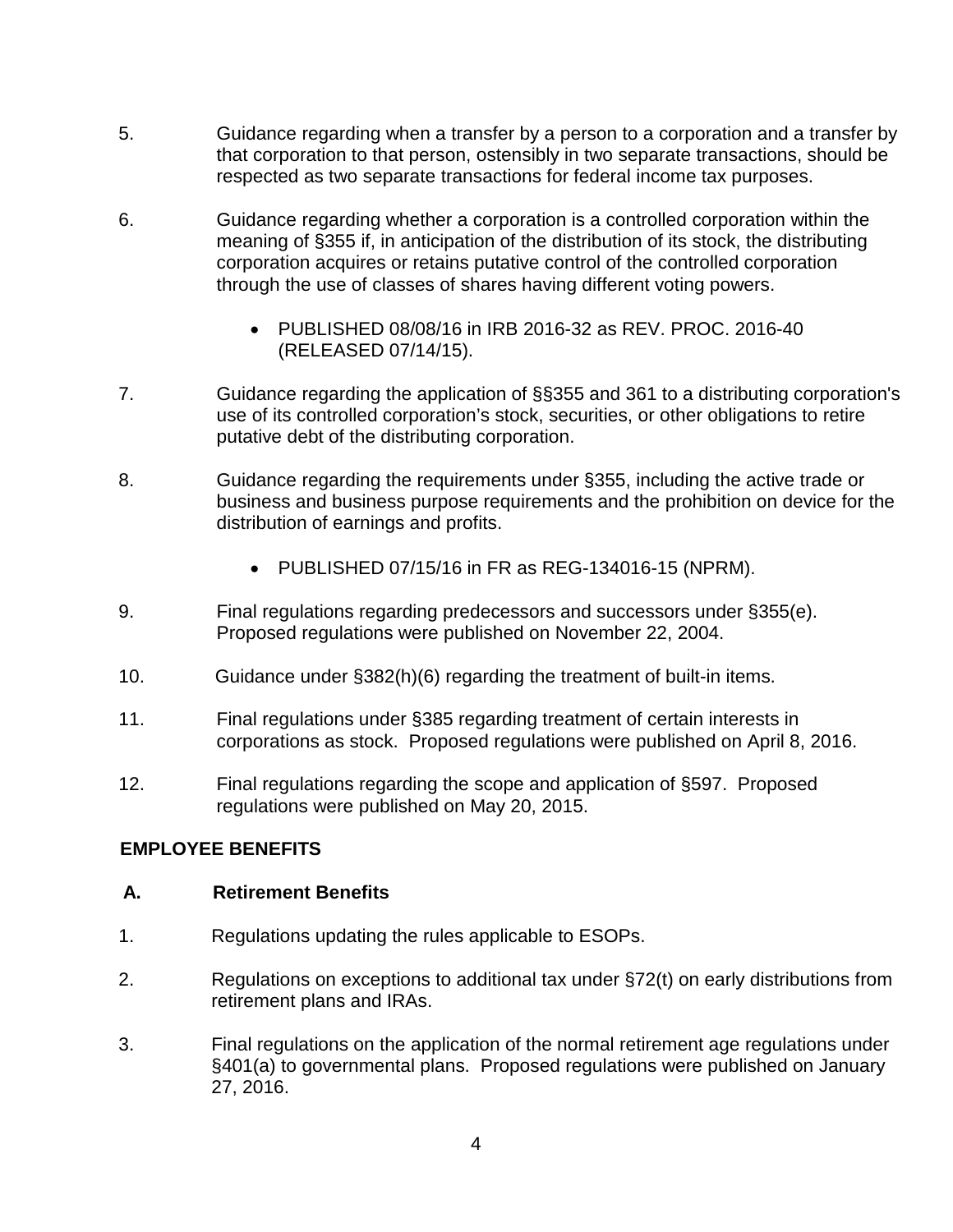- 4. Additional guidance on the determination letter program, including changes to the pre-approved plan program.
- 5. Additional guidance regarding qualifying longevity annuity contracts (QLACs).
- 6. Guidance on the timing of the use or allocation of forfeitures in defined contribution plans.
- 7. Final regulations on closed defined benefit plans and related matters. Proposed regulations were published on January 29, 2016.
- 8. Guidance on the treatment of future interest credits under a hybrid defined benefit plan for purposes of satisfying various qualification requirements.
- 9. Regulations under §401(a)(9) on the use of lump sum payments to replace lifetime income being received by retirees under defined benefit pension plans.
- 10. Guidance regarding substantiation of hardship distributions.
- 11. Guidance regarding Qualified Nonelective Contributions (QNECs) and Qualified Matching Contributions (QMACs).
- 12. Guidance on §403(b) remedial amendment period.
- 13. Guidance under §404 on deductions for employer contributions to qualified plans.
- 14. Regulations under §§219, 408, 408A, and 4973 regarding IRAs.
- 15. Guidance updating regulations for service credit and vesting under §411.
- 16. Regulations under §411(a)(11). Proposed regulations were published on October 9, 2008.
- 17. Guidance on issues relating to pension equity plans.
- 18. Guidance regarding the aggregation rules under §414(m).
- 19. Regulations on the definition of governmental plan under §414(d). An ANPRM was published on November 8, 2011.
- 20. Regulations on the status of Indian tribal governmental plans as governmental plans under §414(d). An ANPRM was published on November 8, 2011.
- 21. Regulations on eligible combined plans under §414(x).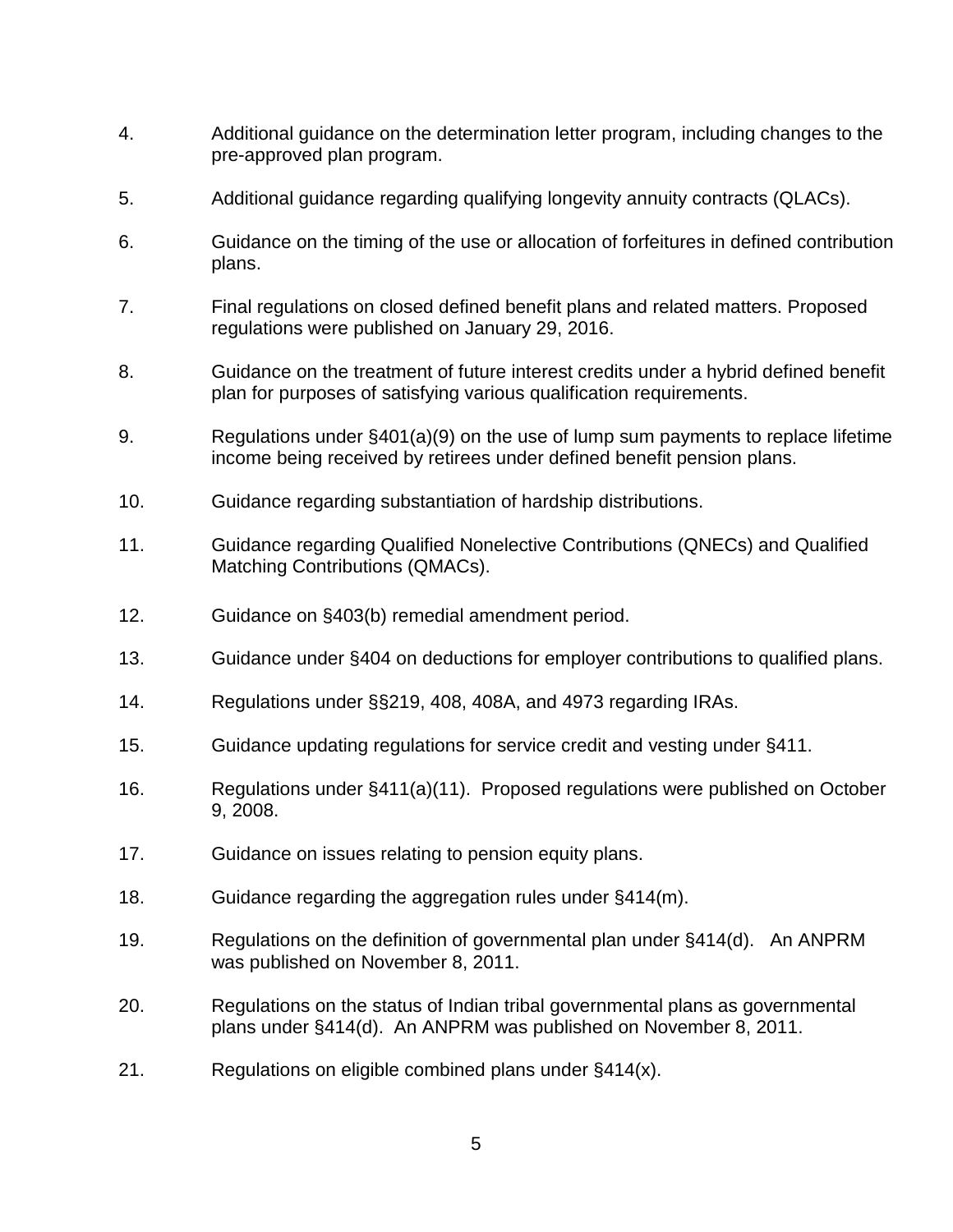- 22. Final regulations under §415 regarding §7873 treaty fishing rights income. Proposed regulations were published on November 15, 2013.
- 23. Regulations on qualified excess benefit arrangements under §415(m).
- 24. Update of §416 regulations for statutory changes.
- 25. Final regulations under §417(e) to simplify the treatment of optional forms of benefit that are paid partly in the form of an annuity and partly in a more accelerated form. Proposed regulations were published on February 3, 2012.
- 26. Regulations under §417(e) that update the minimum present value requirements for defined benefit plans.
- 27. Revenue procedure relating to approval for funding method changes.
- 28. Regulations on additional issues relating to funding and related rules for singleemployer plans under §§430 and 436.
- 29. Notice and regulations under §430(h)(3)(B) updating the mortality tables used for pension funding purposes.
- 30. Guidance under §3405 regarding distributions made to payees with an address outside the United States.
- 31. Guidance concerning §4975.
- 32. Regulations relating to the reporting requirements under §6057. Proposed regulations were published on June 21, 2012.
- 33. Additional guidance on issues relating to lifetime income from retirement plans and IRAs.
- 34. Revenue procedure modifying Revenue Procedure 2013-12 relating to the Employee Plans Compliance Resolution System (EPCRS) to reflect changes in the determination letter program. Previous modifications were published in Revenue Procedures 2015-27 and 2015-28 on April 20, 2015.
- 35. Revenue procedure modifying EPCRS to provide guidance with regard to certain corrections.
- **B. Executive Compensation, Health Care and Other Benefits, and Employment Taxes**
- 1. Final regulations regarding election procedures under §83(b). Proposed regulations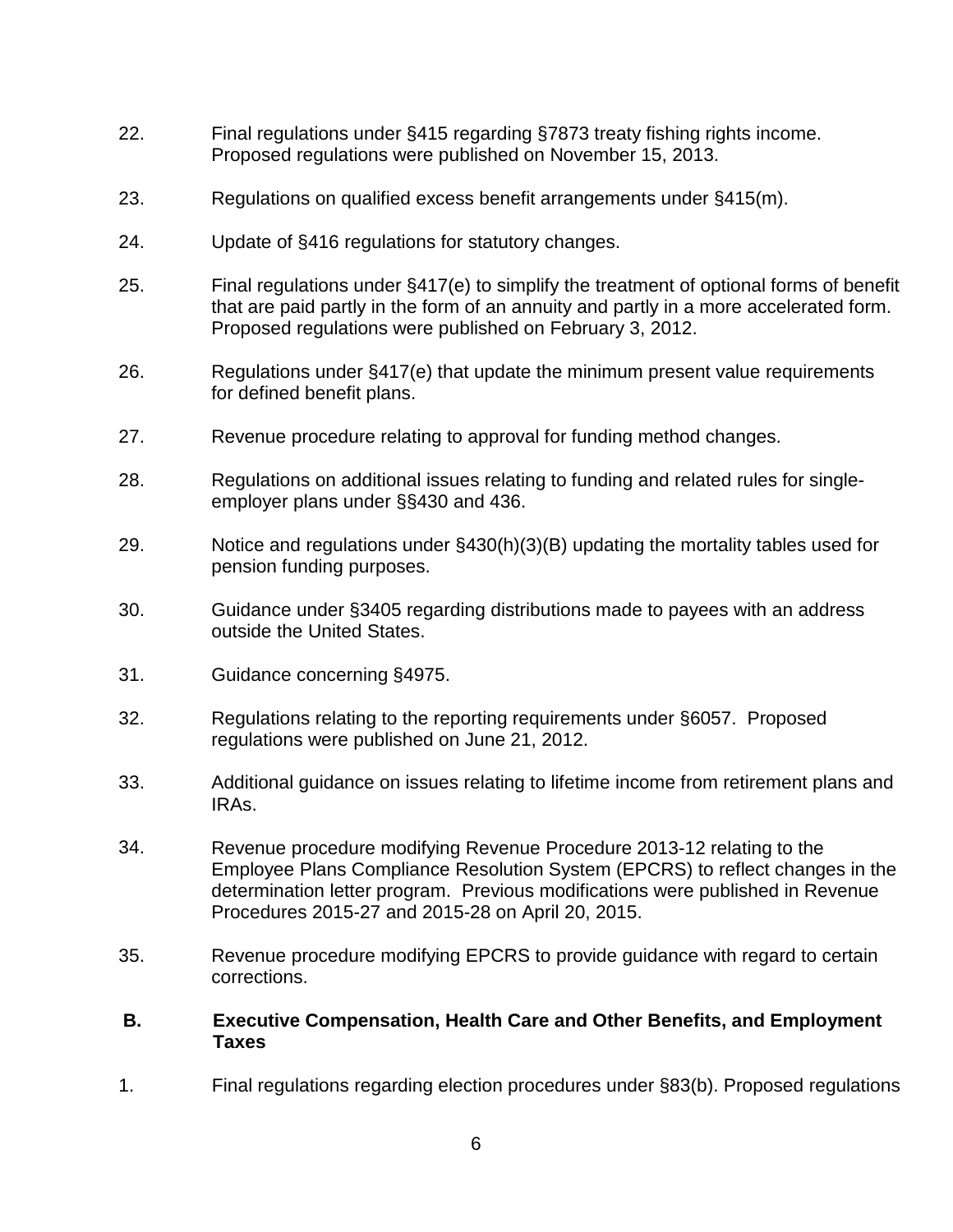were published on July 17, 2015.

- 2. Regulations under §86 regarding rules for lump-sum elections.
- 3. Regulations under §§119 and 132 regarding employer-provided meals.
- 4. Guidance under §162(m) addressing certain situations involving a short taxable year.
- 5. Final regulations on income inclusion under §409A. Proposed regulations were published on December 8, 2008.
- 6. Guidance to update prior §409A guidance on self-correction procedures.
- 7. Final regulations on various issues under §409A. Proposed regulations were published on June 22, 2016.
- 8. Revenue ruling under §419A on the definition of post-retirement medical benefits.
- 9. Regulations amending §1.419A-2T relating to collectively-bargained welfare benefit funds.
- 10. Final regulations under §457(f) on ineligible plans. Proposed regulations were published on June 22, 2016.
- 11. Final regulations under §512 explaining how to compute unrelated business taxable income of voluntary employees' beneficiary associations described in §501(c)(9). Proposed regulations were published on February 6, 2014.
- 12. Guidance on the application of §1402(a)(13) to limited liability companies.
- 13. Final regulations and related guidance under §§3511 and 7705 on Certified Professional Employer Organizations (CPEOs) as added by §206 of the Stephen Beck, Jr., Achieving a Better Life Experience (ABLE) Act of 2014. Temporary and proposed regulations were published on May 06, 2016.
- 14. Revenue procedure on requirements for maintaining certification and operating as a CPEO.
- 15. Guidance on certain transactions involving welfare benefit funds.
- 16. Guidance on issues under §4980H.
- 17. Regulations under §4980I regarding the excise tax on high cost employer-provided coverage.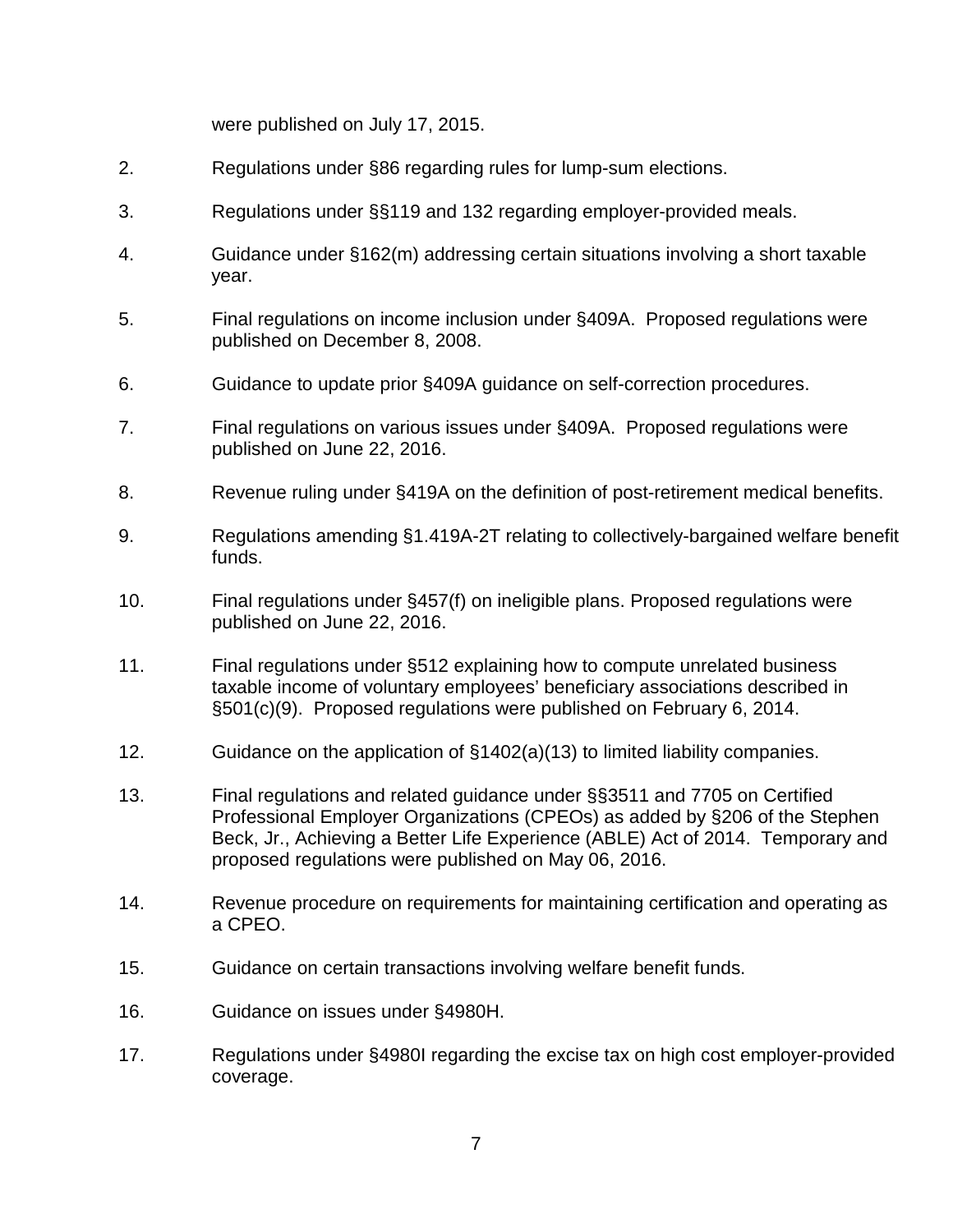- 18. Guidance under §6053 regarding tips.
- 19. Revenue procedure under §6402 on employee consents obtained by employer to claim a refund of FICA taxes. Notice 2015-15 with a proposed revenue procedure was published on March 2, 2015.
- 20. Guidance on procedures under §7436.

# **EXCISE TAX**

- 1. Guidance under §48.4041-7 on dual use of taxable liquid fuel.
- 2. Guidance on the definition of compressed natural gas for purposes of §§4041 and 6426.
- 3. Final regulations under §§4051 and 4071 on heavy trucks, tractors, trailers, and tires. Proposed regulations were published on March 31, 2016.
- 4. Guidance on the definition of chassis for purposes of §4051.
- 5. Guidance on the application of the air transportation excise tax under §4261 to aircraft management fees.
- 6. Regulations under §4261(e)(3)(C) regarding the application of the domestic air transportation excise tax under §4261 to the purchase of mileage awards.
- 7. Final regulations under ACA §9008 on controlled groups. Temporary regulations were published on July 28, 2014.
- 8. Regulations under ACA §9010 on net premiums written.

# **EXEMPT ORGANIZATIONS**

- 1. Revenue procedures updating grantor and contributor reliance criteria under §§170 and 509.
- 2. Revenue procedure to update Revenue Procedure 2011-33 for EO Select Check.
- 3. Final regulations under §§501(a), 501(c)(3), and 508 relating to a streamlined application process for eligible organizations to apply for recognition of tax-exempt status under §501(c)(3). Final and temporary regulations were published on July 02, 2014.
- 4. Update Revenue Ruling 67-390.
- 5. Proposed regulations under §501(c) relating to political campaign intervention.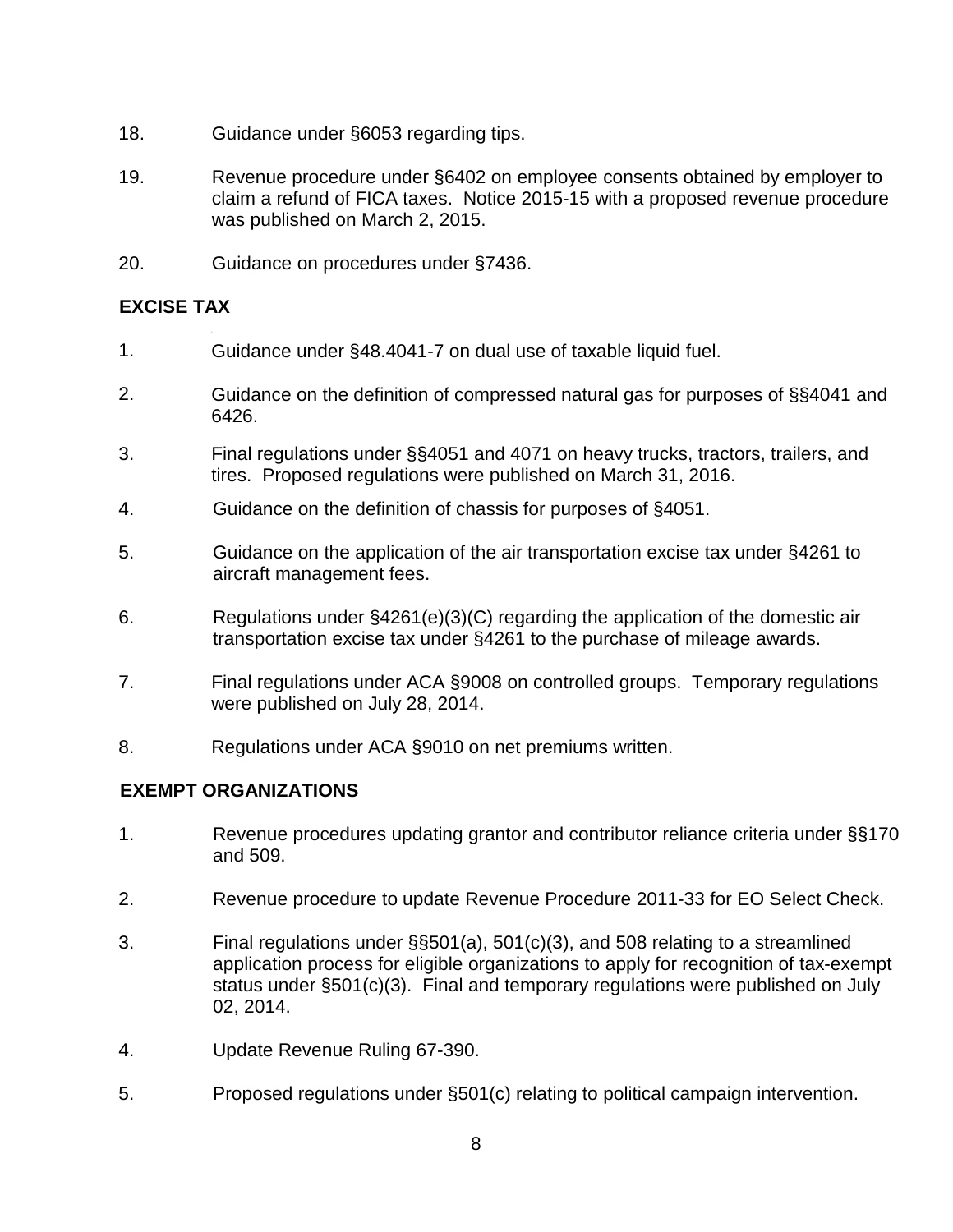- Project suspended in accordance with section 127 of the Department of the Treasury Appropriations Act, 2016 (Title I of Division E of the Consolidated Appropriations Act, 2016).
- 6. Regulations and other guidance on §506 as added by the Protecting Americans from Tax Hikes Act of 2015.
	- PUBLISHED 07/12/16 in FR as TD 9775 (FINAL and TEMP).
	- PUBLISHED 07/25/16 in IRB 2016-30 as REV. PROC. 2016-41. (RELEASED 07/08/16).
- 7. Final regulations on §509(a)(3) supporting organizations. Proposed regulations were published on February 19, 2016.
- 8. Guidance under §512 regarding methods of allocating expenses relating to dual use facilities.
- 9. Final regulations under §529A on Qualified ABLE Programs as added by §102 of the ABLE Act of 2014. Proposed regulations were published on June 22, 2015.
- 10. Guidance under §4941 regarding a private foundation's investment in a partnership in which disqualified persons are also partners.
- 11. Update to Revenue Procedure 92-94 on §§4942 and 4945.
- 12. Guidance regarding the excise taxes on donor advised funds and fund management.
- 13. Guidance under §6033 relating to the reporting of contributions.
- 14. Final regulations under §6104(c). Proposed regulations were published on March 15, 2011.
- 15. Final regulations under §7611 relating to church tax inquiries and examinations. Proposed regulations were published on August 5, 2009.

#### **FINANCIAL INSTITUTIONS AND PRODUCTS**

- 1. Regulations relating to the definition of registered form under §§149(a) and 163(f).
- 2. Regulations relating to the applicable high yield discount obligation rules in §163(e)(5) and (i).
- 3. Guidance under §166 on the conclusive presumption of worthlessness for bad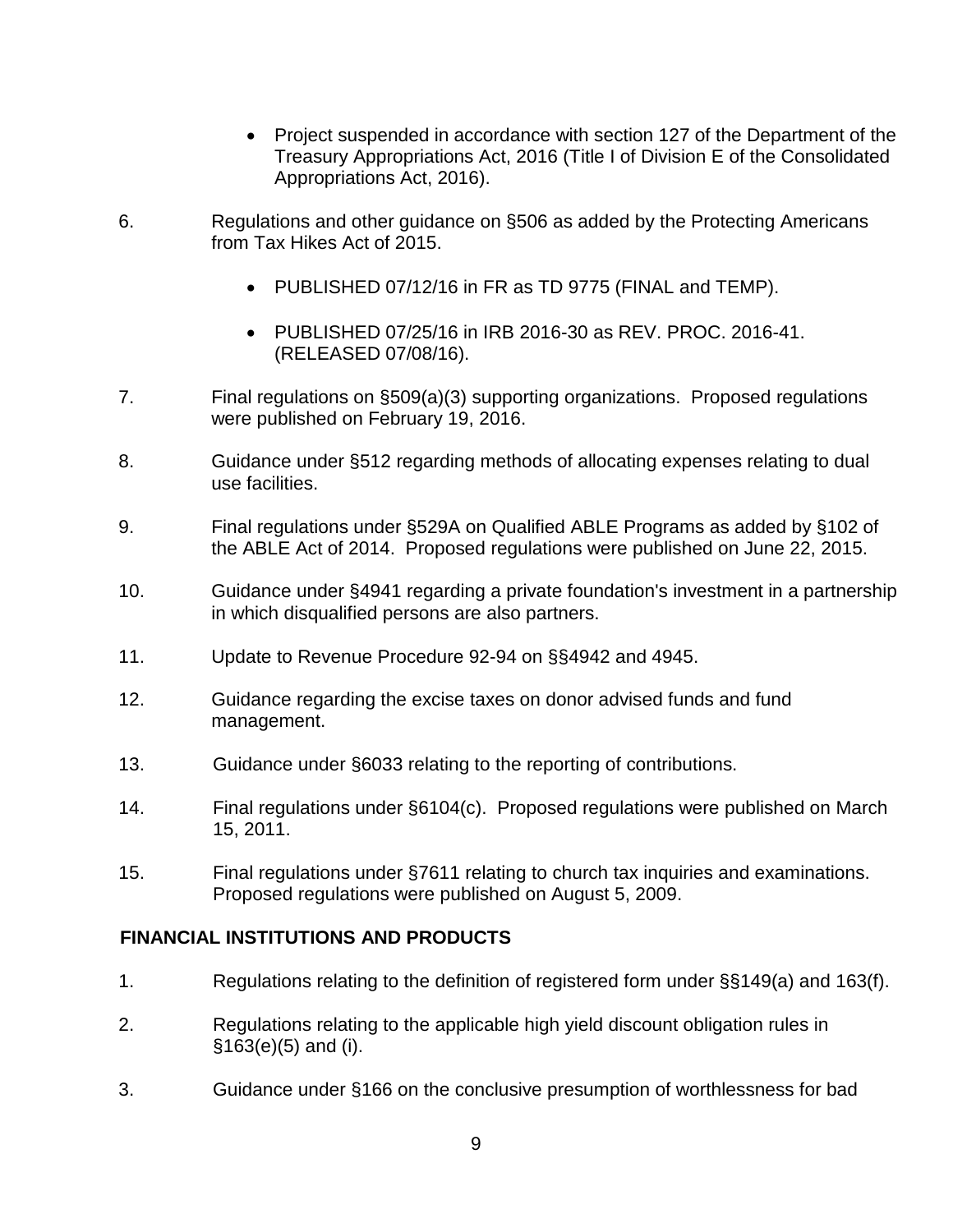debts. Notice 2013-35, which requested comments on the existing rules, was published on June 10, 2013.

- 4. Regulations under §246 relating to diminished risk of loss.
- 5. Regulations under §249 relating to the amount of a repurchase premium attributable to the cost of borrowing.
- 6. Guidance under §§446, 1275, and 6050H to address the treatment and reporting of capitalized interest on modified home mortgages.
- 7. Regulations under §446 relating to the timing and character of payments, including contingent payments, made pursuant to notional principal contracts (NPCs) and prepaid forward contracts. For NPCs, proposed regulations were published on February 26, 2004, and temporary and proposed regulations were published on May 8, 2015. For prepaid forward contracts, Notice 2008-02 and Revenue Ruling 2008-01 were published on January 14, 2008.
- 8. Guidance under §446 relating to accounting for hedging transactions.
- 9. Final regulations under §§446 and 6045 relating to shares in certain money market funds. Proposed regulations were published on July 28, 2014.
	- PUBLISHED 07/08/16 in FR as TD 9774.
- 10. Revenue procedure that provides automatic consent to change to the net-assetvalue method under §1.446-7 for shares in certain money market funds.
	- PUBLISHED 07/25/16 in IRB 2016-30 as REV. PROC. 2016-39 (RELEASED 07/07/16).
- 11. Regulations addressing issues relating to mark-to-market accounting under §475. Proposed regulations were published on January 4, 1995, and January 28, 1999.
- 12. Guidance under §851 relating to investments in stock and securities.
- 13. Final regulations under §856 clarifying the definition of real property for purposes of the rules for real estate investment trusts (REITs). Proposed regulations were published on May 14, 2014.
- 14. Guidance clarifying the definition of income in §856(c)(3) for purposes of the REIT qualification tests.
- 15. Guidance defining congregate care for purposes of the definition of a REIT health care facility under  $\S 856(e)(6)(D)(ii)$  and  $(I)(4)(B)$ .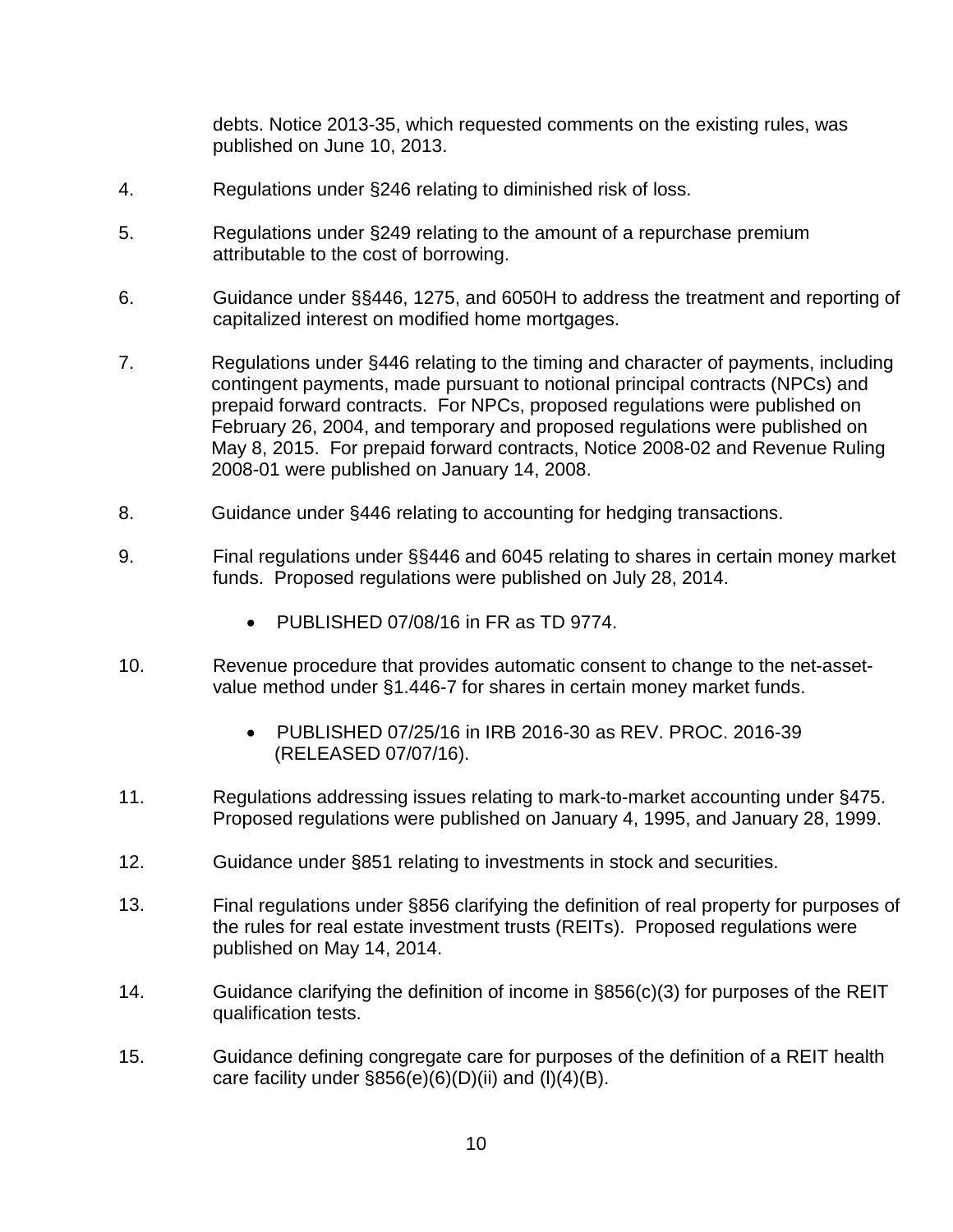- 16. Regulations under §1001 on the modification of nondebt financial instruments.
- 17. Regulations under §1001 on the modification of debt instruments, including issues relating to disregarded entities.
- 18. Final regulations on the application of §1256 to certain derivative contracts. Proposed regulations were published on September 16, 2011.
- 19. Regulations under §7872. Proposed regulations were published on August 20, 1985.
- 20. Regulations relating to accruals of interest (including discount) on distressed debt.

#### **GENERAL TAX ISSUES**

- 1. Guidance relating to *Obergefell v. Hodges*. Proposed regulations were published on October 23, 2015.
- 2. Guidance under §§24, 25A, and 32.
- 3. Final regulations under §36B concerning married individuals filing separate returns, §162(l), indexing, and reconciliation. Final, temporary, and proposed regulations were published on July 28, 2014.
- 4. Final regulations under §36B on minimum value relating to employer-sponsored plans not covering substantial inpatient hospitalization and physician services. Proposed regulations were published on September 1, 2015.
- 5. Final regulations under §41 on the exception from the definition of "qualified research" for internal use software under §41(d)(4)(E). Proposed regulations were published on January 20, 2015.
- 6. Regulations under §41 on whether the gross receipts component of the research credit computation for a controlled group under §41(f) includes gross receipts from transactions between group members. Proposed regulations were published on December 13, 2013.
- 7. Guidance under §41(h) concerning payroll provisions for research credit.
- 8. Final regulations on the allocation of the research credit to corporations and trades or businesses under common control for purposes of §41(f)(1). Final, temporary, and proposed regulations were published on April 3, 2015.
- 9. Final regulations concerning renewable energy and maximum gross rent under §42. Proposed and temporary regulations were published on March 3, 2016.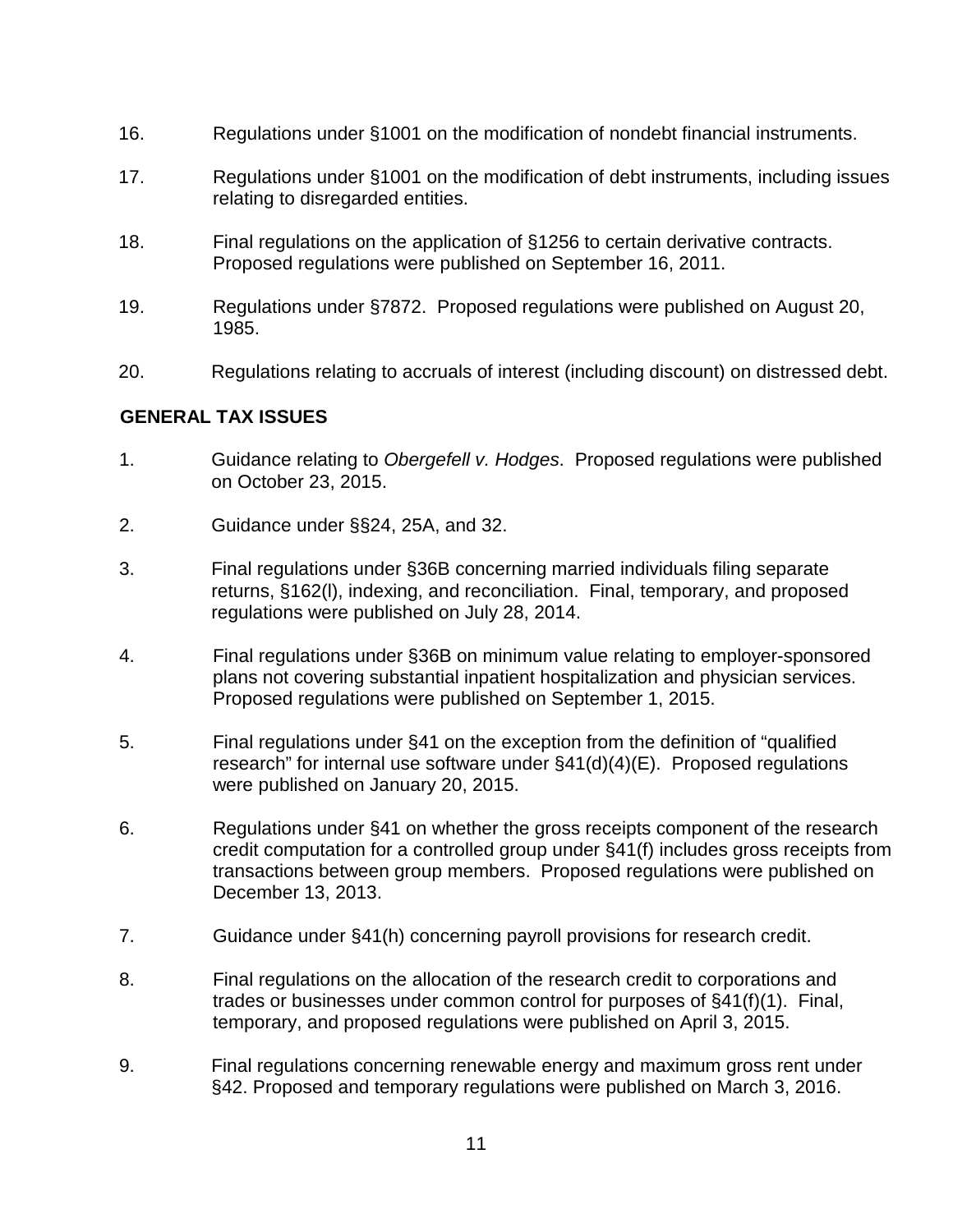- 10. Final regulations under §42 relating to compliance monitoring, including issues identified in Notice 2012-18. Proposed and temporary regulations were published on February 25, 2016.
- 11. Guidance regarding the right of first refusal under §42(i)(7).
- 12. Final regulations under §45D that revise and clarify certain rules relating to recapture of the new markets tax credit as well as other issues. Proposed regulations were published August 11, 2008.
- 13. Guidance on the definition of qualifying energy property under §48.
- 14. Guidance on the modification, extension, and phase out of the investment tax credit (ITC) for solar energy property under §48.
- 15. Guidance concerning the interaction of the rules in §50(d)(5) and subchapter K.
- 16. Guidance under §§61(a)(12) and 1001 regarding whether a recourse purchasemoney home mortgage loan is treated as a nonrecourse loan from inception if, under a state anti-deficiency statute, the lender cannot pursue the homeowner for the difference between the amount of the loan and the amount realized on a foreclosure or short sale of the home.
- 17. Guidance under §139E regarding the application of the general welfare exclusion to Indian tribal government programs under the Tribal General Welfare Exclusion Act of 2014.
- 18. Regulations under §152 regarding the definition of dependent.
- 19. Guidance under §163(h)(3) concerning qualified residence interest.
- 20. Guidance under §165 concerning worthless stock losses.
- 21. Guidance under §167 regarding a safe harbor for normalization.
- 22. Guidance under §170 regarding charitable contributions of appropriative water rights.
- 23. Guidance under §170 regarding charitable contributions of conservation easements.
- 24. Final regulations under §170 regarding charitable contributions. Proposed regulations were published on August 7, 2008.
- 25. Guidance under §170(e)(3) regarding charitable contributions of inventory.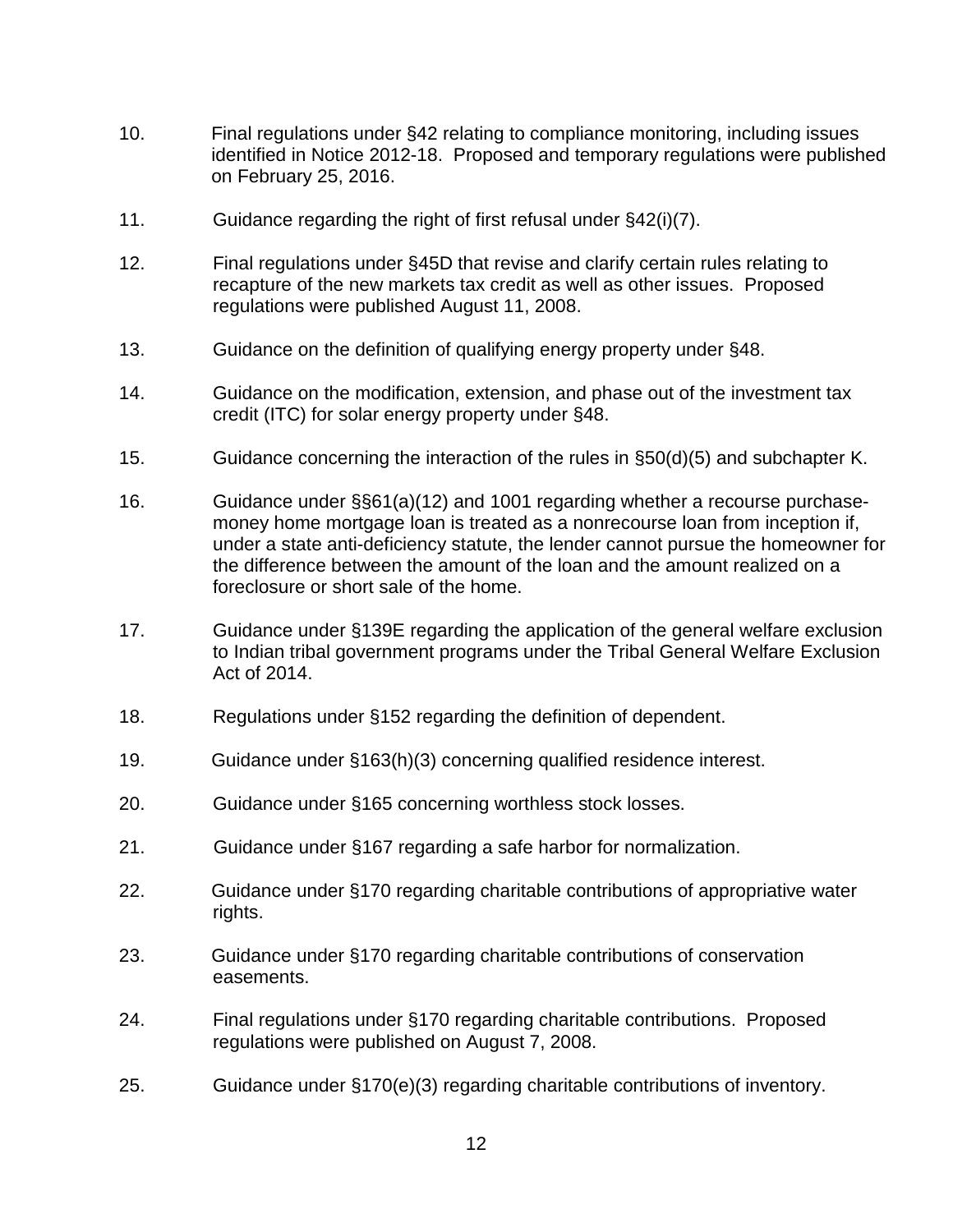- 26. Final regulations under §199 including amendments by the Tax Extenders and Alternative Minimum Relief Act of 2008. Proposed regulations were published on August 27, 2015.
- 27. Final regulations under §199 regarding allocation of W-2 wages in a short taxable year and in an acquisition or disposition. Proposed and temporary regulations were published on August 27, 2015.
- 28. Regulations under §199 relating to computer software.
- 29. Regulations under §213 regarding medical and dental expenses.
- 30. Regulations under §280A regarding deductions for expenses attributable to the business use of homes and rental of vacation homes.
- 31. Guidance clarifying whether the business use of an aircraft by a lessee that is a five percent owner or related party of the lessor of the aircraft is qualified business use for purposes of §280F.
- 32. Guidance under §468A.
- 33. Guidance regarding material participation by trusts and estates for purposes of §469.
- 34. Regulations under §1012 regarding basis rules for stock and debt.
- 35. Final regulations updating existing regulations regarding basis to include references to §1022 as appropriate. Proposed regulations were published on May 11, 2015.
- 36. Final regulations under §1411 regarding issues related to the net investment income tax. Proposed regulations were published on December 2, 2013.
- 37. Final regulations under §7701 regarding series LLCs and cell companies. Proposed regulations were published on September 14, 2010.
- 38. Guidance under §7701 providing criteria for treating an entity as an integral part of a state, local, or tribal government.

### **GIFTS AND ESTATES AND TRUSTS**

- 1. Guidance on qualified contingencies of charitable remainder annuity trusts under §664.
- 2. Guidance on definition of income for spousal support trusts under §682.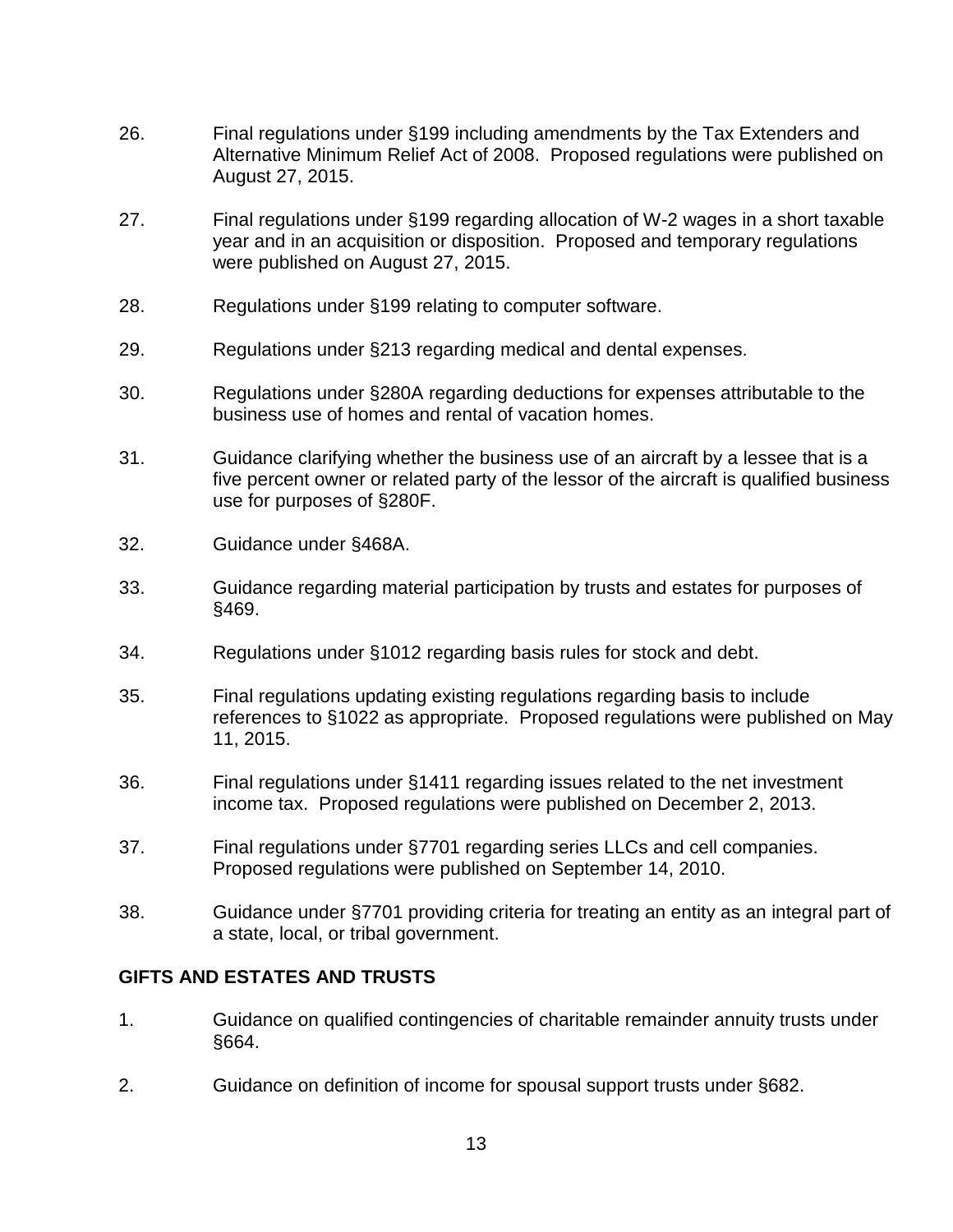- 3. Guidance on basis of grantor trust assets at death under §1014.
- 4. Final regulations under §§1014(f) and 6035 regarding consistent basis reporting between estate and person acquiring property from decedent. Proposed and temporary regulations were published on March 4, 2016.
- 5. Revenue procedure under §2010(c) regarding the validity of a QTIP election on an estate tax return filed only to elect portability.
- 6. Guidance on the valuation of promissory notes for transfer tax purposes under §§2031, 2033, 2512, and 7872**.**
- 7. Final regulations under §2032(a) regarding imposition of restrictions on estate assets during the six month alternate valuation period. Proposed regulations were published on November 18, 2011.
- 8. Guidance under §2053 regarding personal guarantees and the application of present value concepts in determining the deductible amount of expenses and claims against the estate.
- 9. Guidance on the gift tax effect of defined value formula clauses under §§2512 and 2511.
- 10. Guidance under §§2522 and 2055 regarding the tax impact of certain irregularities in the administration of split-interest charitable trusts.
- 11. Regulations under §2704 regarding restrictions on the liquidation of an interest in certain corporations and partnerships.
- 12. Guidance under §2801 regarding the tax imposed on U.S. citizens and residents who receive gifts or bequests from certain expatriates. Proposed regulations were published on September 10, 2015.

#### **INSURANCE COMPANIES AND PRODUCTS**

- 1. Final regulations under §72 on the exchange of property for an annuity contract. Proposed regulations were published on October 18, 2006.
- 2. Regulations under §§72 and 7702 defining cash surrender value.
- 3. Guidance on annuity contracts with a long-term care insurance rider under §§72 and 7702B.
- 4. Guidance under §§807 and 816 regarding the determination of life insurance reserves for life insurance and annuity contracts using principles-based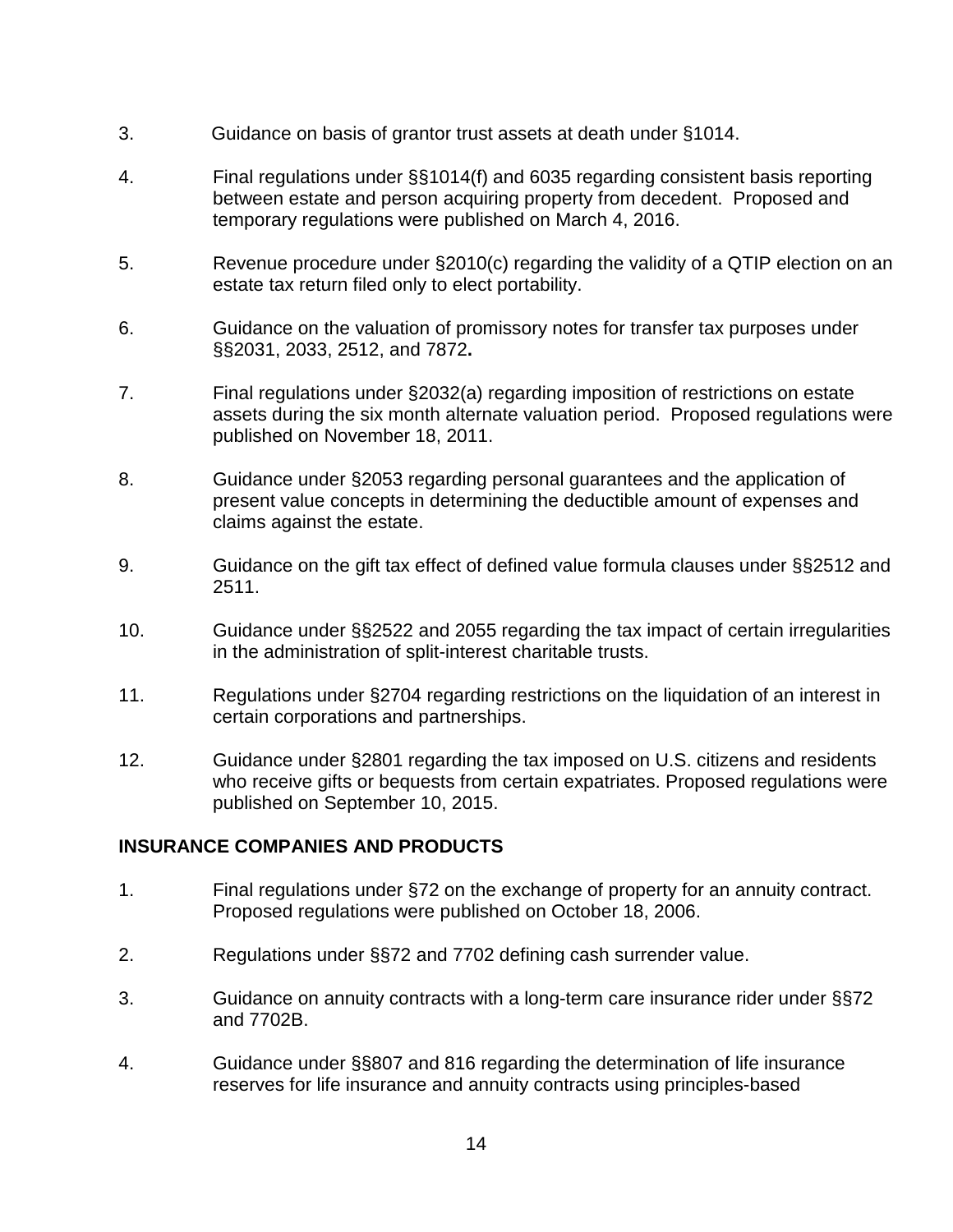methodologies, including stochastic reserves based on conditional tail expectation.

- 5. Guidance on exchanges under §1035 of annuities for long-term care insurance contracts.
- 6. Guidance relating to captive insurance companies.

## **INTERNATIONAL**

## **A. Subpart F/Deferral**

- 1. Guidance under §954(c), including regarding foreign currency gains, and the active rents and royalties exception. Temporary and proposed regulations were published on September 2, 2015.
- 2. Guidance under §954, including regarding foreign base company sales and services income, and the use of foreign statement reserves for purposes of measuring qualified insurance income under §954(i).
- 3. Final regulations under §956 regarding the treatment of loans to foreign partnerships and related issues. Temporary and proposed regulations were published on September 2, 2015.
- 4. Final regulations on the treatment of upfront payments on swaps under §956. Temporary and proposed regulations were published on May 8, 2015.
- 5. Final regulations under §959 on previously taxed earnings and profits. Proposed regulations were published on August 29, 2006.
- 6. Final regulations under §964 on accounting method elections. Proposed regulations were published on November 3, 2011.
- 7. Guidance under §§1295, 1297, and 1298 on passive foreign investment companies. Proposed regulations regarding foreign insurance companies were published on April 24, 2015. Temporary and proposed regulations regarding reporting requirements were published on December 31, 2013.

#### **B. Inbound Transactions**

- 1. Guidance under §864 implementing Revenue Ruling 91-32 relating to sales of certain partnership interests.
- 2. Final regulations under §871(m) on dividend equivalent payments. Final, temporary, and proposed regulations were published on September 18, 2015.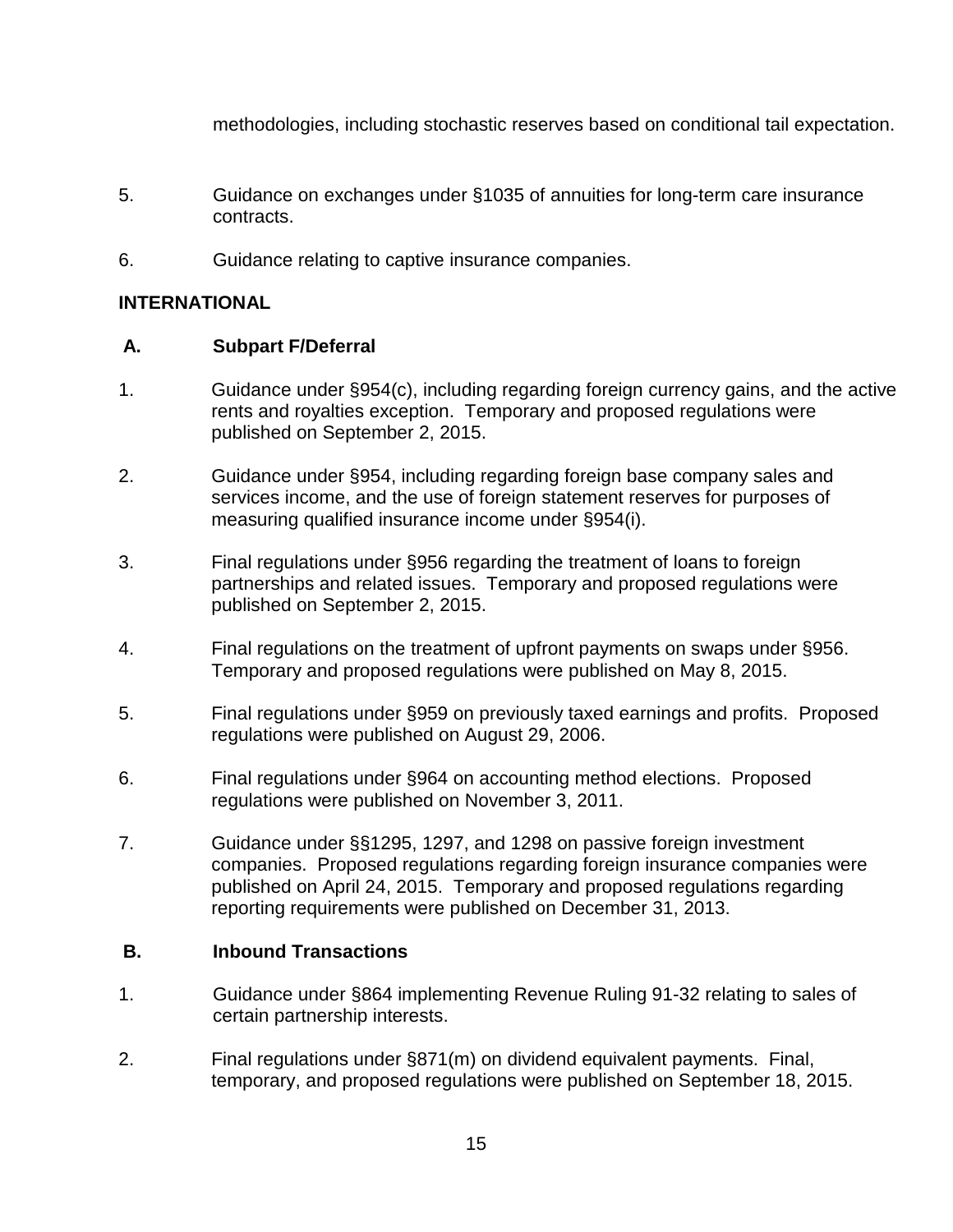- 3. Regulations under §892. Proposed regulations were published on November 3, 2011.
- 4. Regulations regarding publicly traded partnerships under §1446 and §1.1446-4.
- 5. Regulations under §§897 and 1445 relating to changes in the Protecting Americans from Tax Hikes Act of 2015.

#### **C. Outbound Transactions**

- 1. Regulations and other guidance under §367. Notice 2014-32, regarding triangular reorganizations involving foreign corporations, was released April 25, 2014. Notice 2012-15, regarding §304 transactions, was released February 10, 2012.
- 2. Regulations under §367(d) regarding transfers of intangible property to foreign corporations. Proposed regulations regarding the transfer of property, including foreign goodwill and going concern value, were published on September 16, 2015. Notice 2012-39 was released July 13, 2012.
- 3. Regulations under §7874. Temporary and proposed regulations were published on January 17, 2014, regarding stock that is disregarded for purposes of measuring stock ownership.
- 4. Final regulations under §§7874, 367, 956, 7701(l), and 304 regarding inversions and related transactions. Temporary and proposed regulations were published on April 8, 2016.
- 5. Guidance on transfers of property to partnerships with related foreign partners and controlled transactions involving partnerships. Notice 2015-54 was released on August 6, 2015.

#### **D. Foreign Tax Credits**

- 1. Final regulations under §704(b) on the allocation by partnerships of foreign income tax. Temporary and proposed regulations were published on February 4, 2016.
- 2. Guidance under §901, including on the allocation of foreign tax imposed on disregarded entities and partnerships.
- 3. Regulations under §901(m) on covered asset acquisitions. Notices 2014-44 and 2014-45 were released July 21, 2014, and July 29, 2014.
- 4. Regulations under §904(d)(6) on the separate application of the foreign tax credit limitation to items resourced under treaties.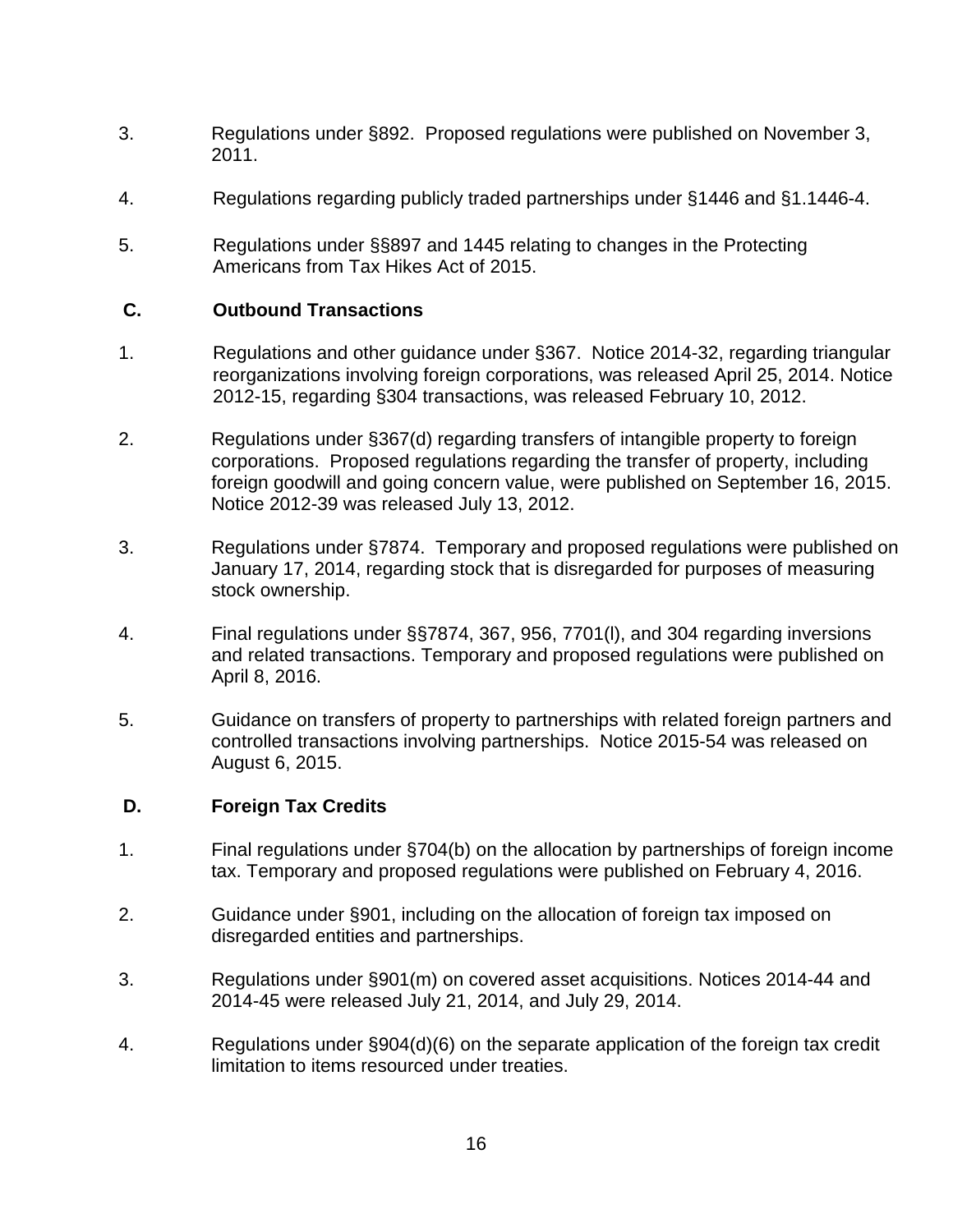5. Guidance under §905, including final regulations under §905(c) on foreign tax redeterminations. Temporary and proposed regulations were published on November 7, 2007. Notice 2016-10 was released on January 15, 2016.

## **E. Transfer Pricing**

- 1. Guidance under §482, including with respect to the treatment and allocation of risk. Temporary and proposed regulations were published on September 16, 2015.
- 2. Annual Report on the Advance Pricing Agreement Program.

## **F. Sourcing and Expense Allocation**

- 1. Regulations and other guidance under §861 regarding the allocation and apportionment of interest expense.
- 2. Regulations under §§861, 862, and 863(a) on the character and source of income, including income arising in transactions involving intellectual property and the provision of digital goods and services.

#### **G. Treaties**

1. Guidance under §894 and treaties, including regarding the application of various treaty provisions to hybrid entities and instruments.

#### **H. Other**

- 1. Guidance under §§877A(g)(4) and 7701(a)(50)(A) regarding relinquishing United States citizenship.
- 2. Regulations under §937(a), including regulations on the "presence test" for bona fide residence in the U.S. territories. Proposed regulations were published on August 27, 2015.
- 3. Regulations under §987. Proposed regulations were published on September 7, 2006.
- 4. Guidance on §988 transactions.
- 5. Guidance under Chapter 3 (§§1441-1446) and Chapter 4 (§§1471-1474), including regulations on verification requirements for sponsoring entities for Chapter 4 purposes; revenue procedures providing updated agreements for foreign financial institutions, qualified intermediaries (including qualified derivatives dealers), and withholding foreign partnerships and withholding foreign trusts; and regulations on refunds and credits (Notice 2015-10 was published on May 18, 2015).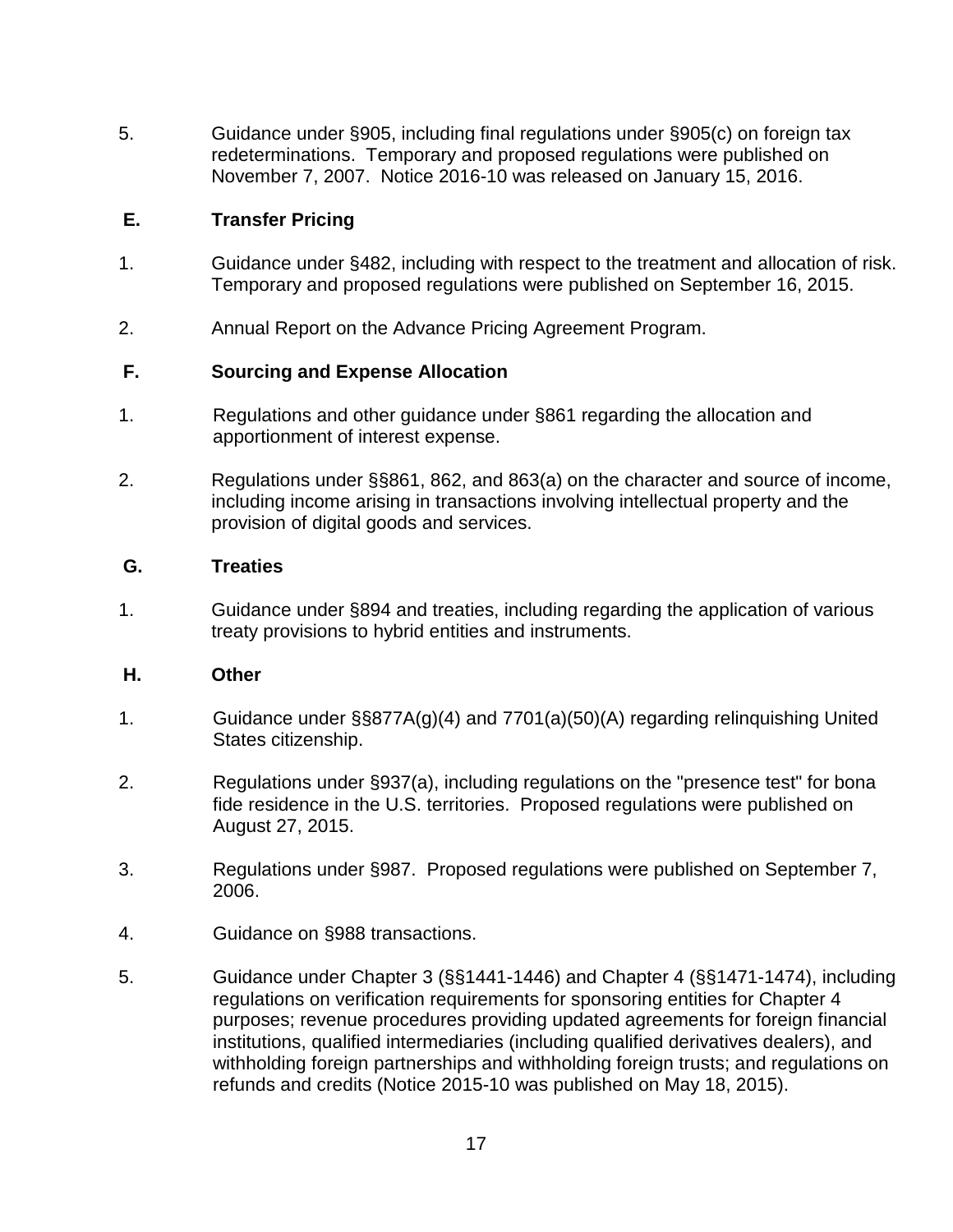- 6. Final regulations under §5000C relating to specified federal procurement payments received by foreign persons from the U.S. government. Proposed regulations were published on April 22, 2015.
- 7. Guidance regarding the procedures for U.S. persons that are ultimate parent entities of multinational enterprise groups to voluntarily report certain information on a tax jurisdiction-by-tax jurisdiction basis for reporting periods beginning on or after January 1, 2016, and before the applicability of §1.6038-4.
- 8. Regulations under §§6039F, 6048, and 6677 on foreign trust reporting and reporting with respect to foreign gifts, and regulations under §§643(i) and 679 relating to certain transactions between U.S. persons and foreign trusts.
- 9. Regulations and other guidance under §7701. Proposed regulations providing guidance under §§7701 and 6038A treating disregarded entities as corporations for purposes of reporting and recordkeeping obligations under §6038A and related provisions were published on May 10, 2016.
- 10. Regulations under §1256(g)(2) regarding the definition of a foreign currency contract, in light of the decision in Wright v. Commissioner, 809 F.3d 877 (6th Cir. 2016).

# **PARTNERSHIPS**

- 1. Final regulations under §1.337(d)-3 relating to partnership transactions involving a corporate partner's stock or other equity interests. Final and temporary and proposed regulations were published on June 12, 2015.
- 2. Final regulations under §469(h)(2) concerning limited partners and material participation. Proposed regulations were published on November 28, 2011.
- 3. Regulations concerning the fractions rule under §514(c)(9).
- 4. Guidance on targeted capital accounts under §704(b).
- 5. Regulations to update the securities partnership aggregation rules under §704(c).
- 6. Final regulations under §§704, 707, and 721 on management fee waivers. Proposed regulations were published on July 23, 2015.
- 7. Final regulations under §§704, 734, 743, and 755 arising from the American Jobs Creation Act of 2004, regarding the disallowance of certain partnership loss transfers and no reduction of basis in stock held by a partnership in a corporate partner. Proposed regulations were published on January 16, 2014.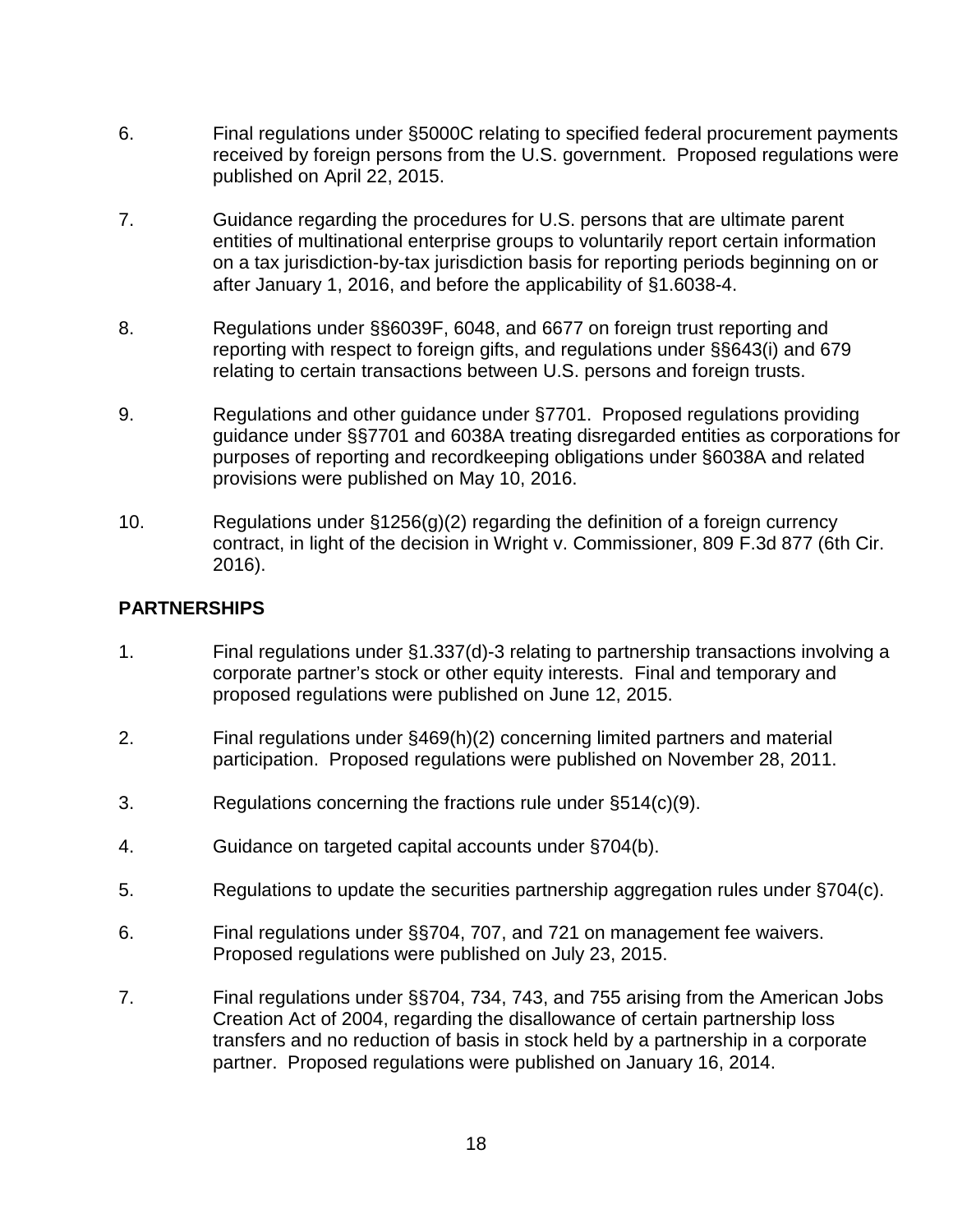- 8. Regulations under §707 relating to disguised sales of property and regulations under §752 regarding a partner's share of liabilities. Proposed regulations were published on January 30, 2014.
- 9. Final regulations under §732(f) regarding aggregation of basis for partnership distributions involving equity interests of a partner. Proposed regulations were published on June 12, 2015.
- 10. Final regulations under §751(b) on unrealized receivables and inventory. Proposed regulations were published on November 3, 2014.
- 11. Final regulations under §752 regarding related person rules. Proposed regulations were published on December 16, 2013.
- 12. Final regulations under §§761 and 1234 on the tax treatment of noncompensatory partnership options. Proposed regulations were published on February 5, 2013.
- 13. Final regulations under §7704(d)(1)(E) regarding qualifying income for publicly traded partnerships. Proposed regulations were published on May 6, 2015.
- 14. Guidance under §7704(d)(1)(E) regarding qualifying income derived from fertilizer for publicly traded partnerships.

#### **SUBCHAPTER S CORPORATIONS**

- 1. Guidance regarding worthless stock deductions under §165(g) for S corporations.
- 2. Guidance under §1367 regarding basis ordering rules of certain suspended losses.
- 3. Guidance on calculation of accumulated adjustments account under §1368.

#### **TAX ACCOUNTING**

- 1. Guidance under §§167 and 168 for determining whether certain assets used by a wireline telecommunication service provider are primarily used for providing oneway or two-way communication services.
- 2. Guidance under §§167 and 1031 regarding whether property held simultaneously for sale and for lease (also known as "dual-use property") is eligible for depreciation deductions and/or like-kind exchange treatment.
- 3. Guidance under §§168 and 179 necessitated by the Protecting Americans From Tax Hikes Act of 2015.
- 4. Final regulations under §263A regarding the inclusion of negative amounts in additional §263A costs. Proposed regulations were published on September 5,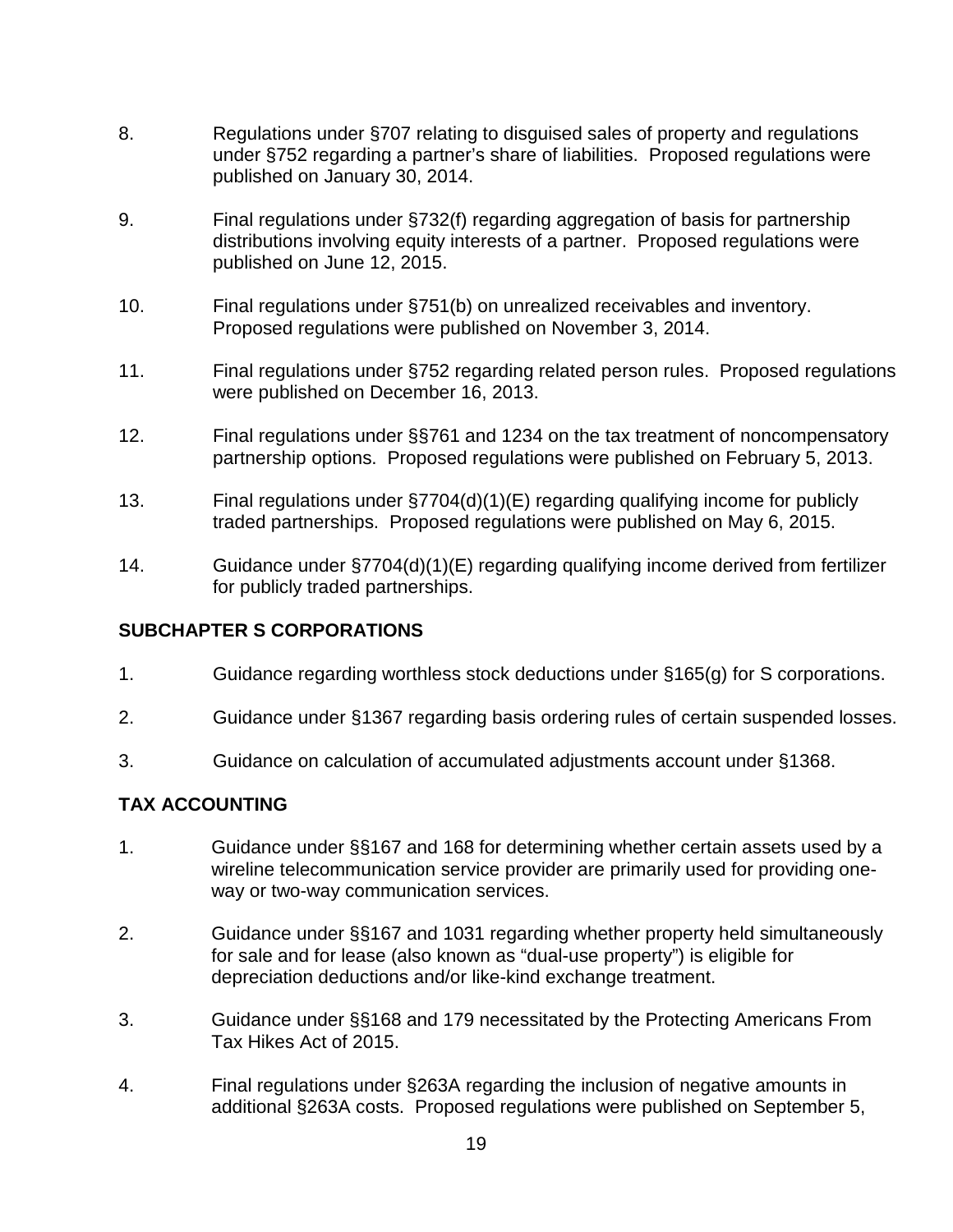2012.

- 5. Revenue procedure under §263(a) regarding the capitalization of natural gas transmission and distribution property.
- 6. Regulations under §267 regarding the application of §1.267(b)-1(b) to partners and partnerships.
- 7. Guidance under §446 regarding the effect of new financial accounting standards on tax accounting.
- 8. Regulations under §451 regarding advance payments received for goods and services, including amounts received in exchange for the sale or issuance of gift cards, trading stamps, and loyalty points that can be redeemed for goods or services.
- 9. Regulations under §453A regarding contingent payment sales.
- 10. Final regulations under §453B regarding nonrecognition of gain or loss on the disposition of certain installment obligations. Proposed regulations were published on December 23, 2014.
- 11. Regulations under §460 addressing the application of the lookback interest rules to certain pass-through entities with tax-exempt owners.
- 12. Regulations under §460 regarding home construction contracts and rules for certain changes in method of accounting for long-term contracts.
- 13. Regulations under §471 concerning trade discounts received by merchants.
- 14. Regulations under §472 regarding dollar-value last-in, first-out (LIFO) inventories, including rules for combining pools as a result of a change in method of accounting, certain corporate acquisitions, and certain nonrecognition transactions.
- 15. Regulations amending §1.472-8 regarding the inventory price index computation (IPIC) method.
- 16. Guidance regarding the treatment of deferred revenue in taxable asset sales and acquisitions.

#### **TAX ADMINISTRATION**

- 1. Guidance under §1.6011-4.
- 2. Guidance on corrected information returns.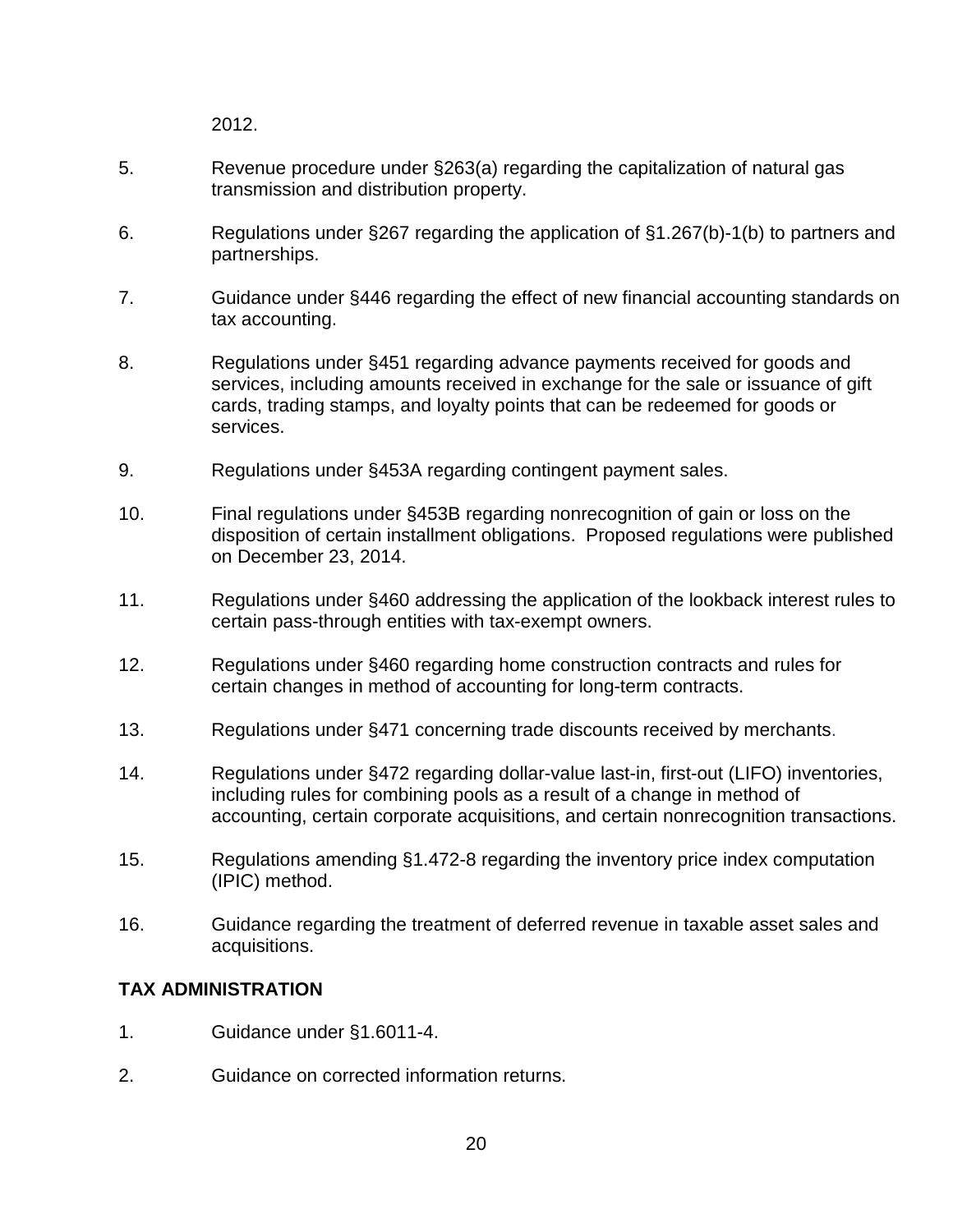- 3. Electronic reporting under §9010.
- 4. Guidance under §6015 regarding relief from joint and several liability. Proposed regulations were published on August 13, 2013 and November 20, 2015.
- 5. Guidance under §6041 relating to the reporting of gaming winnings.
- 6. Guidance under §3402(q).
- 7. Guidance under §6050P regarding the 36-month rule for reporting cancellation of indebtedness when a financial institution is continuing to pursue collection actions. Proposed regulations were published on October 15, 2014.
- 8. Guidance under §§25A, 6050S, and 6724(f) relating to changes made by sections 804 and 805 of the Trade Preferences Extension Act of 2015 regarding education tax credits and related information reporting.
- 9. Guidance under §6050W, as added by §3091 of the Housing Assistance Act of 2008, regarding information reporting on payment card and third-party payment transactions.
- 10. Update to §§6051 and 6052 regarding truncated taxpayer identification numbers.
- 11. Guidance under §2006 of the Fixing America's Surface Transportation Act of 2015.
- 12. Extension of time to file certain information returns. Proposed and temporary regulations were published on August 13, 2015.
- 13. Update to regulations under §6103(l).
- 14. Guidance under §203 of the Protecting Americans from Tax Hikes Act of 2015 regarding individual tax identification numbers (ITINs).
- 15. Regulations under §6166 regarding the furnishing of security in connection with an election to pay the estate tax in installments.
- 16. Guidance regarding partnership audit and adjustment procedures under TEFRA and the Bipartisan Budget Act of 2015.
- 17. Update to regulations under §6335 regarding sale of seized property.
- 18. Guidance under §6621(d) with regard to interest netting.
- 19. Regulations under §§6662, 6662A, and 6664 regarding accuracy-related penalties relating to understatements. Notice 2005-12, which provided interim guidance, was published on February 14, 2005.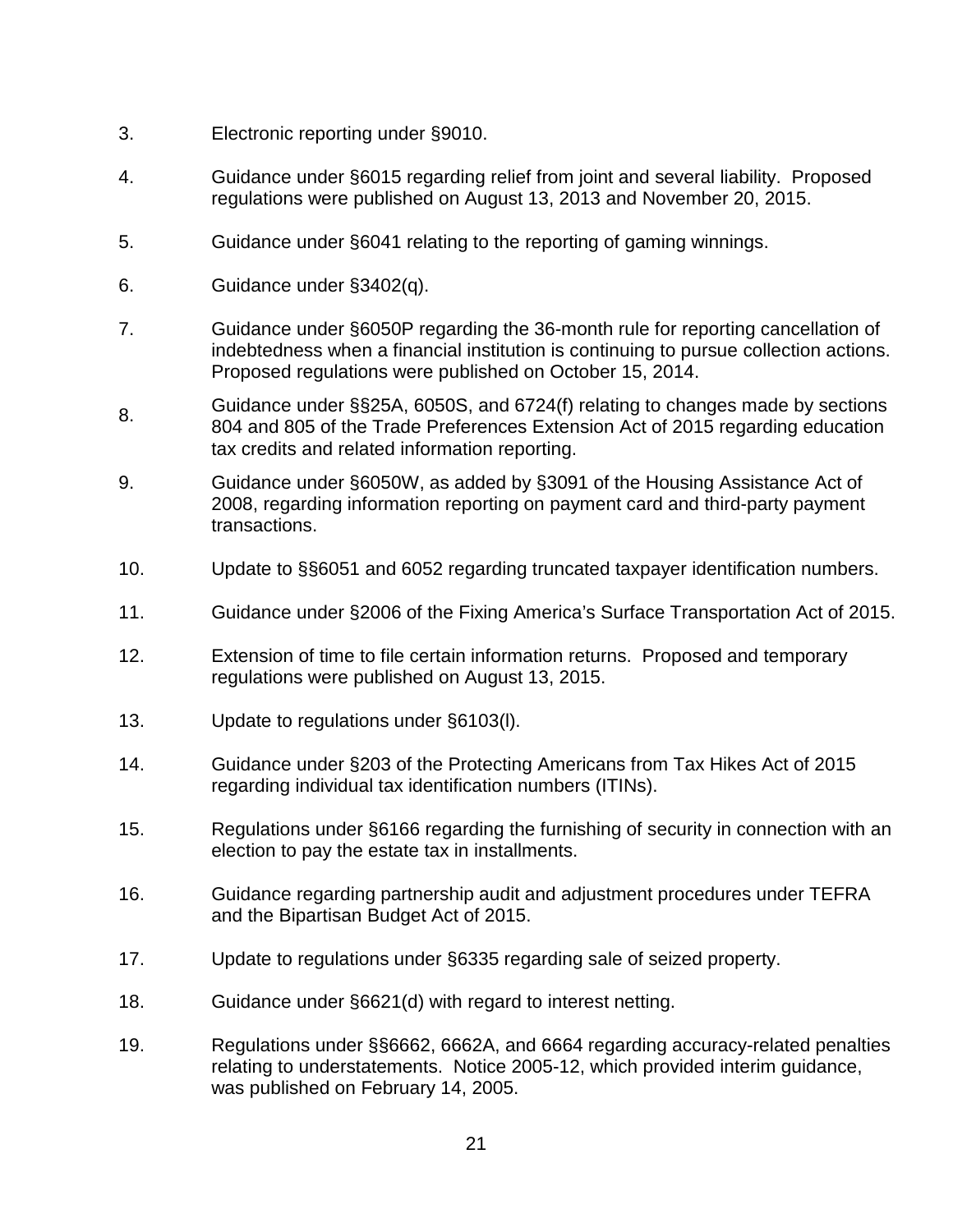- 20. Update to §6695(g) due diligence requirements to implement §208 of the Protecting Americans from Tax Hikes Act of 2015.
- 21. Final regulations under §6707A, as amended by §2041(a) of the Small Business Jobs Act of 2010, regarding the penalty for failure to disclose reportable transactions. Proposed regulations were published on August 28, 2015.
- 22. Guidance on safe harbors for de minimis errors on information returns and payee statements under §202 of the Protecting Americans form Tax Hikes Act of 2015.
- 23. Guidance under §7123 concerning alternative dispute resolution.
- 24. Guidance under §7345.
- 25. Update to Revenue Procedure 2007-56 (Combat Zone and Disaster Relief).
- 26. Regulations under §7526 regarding Low Income Taxpayer Clinics (LITCs).
- 27. Regulations under §7602. Temporary and proposed regulations were published on June 18, 2014.
	- PUBLISHED in FR on 07/14/16 as TD 9778.
- 28. Update to the whistleblower regulations.
- 29. Regulations under §7701 coordinating the entity classification election with elections under subchapter M.
- 30. Guidance under §301.9100.
- 31. Guidance on user fees.
- 32. Regulations revising Circular 230 regarding proceedings before the IRS.
- 33. Guidance prescribing the electronic signature requirements for tax returns and other documents submitted to the IRS.

# **TAX-EXEMPT BONDS**

- 1. Guidance on remedial actions for tax-advantaged bonds under §§54A, 54AA, and 141.
- 2. Regulations on the definition of political subdivision under §103 for purposes of the tax-exempt, tax credit, and direct pay bond provisions. Proposed regulations were published on February 23, 2016.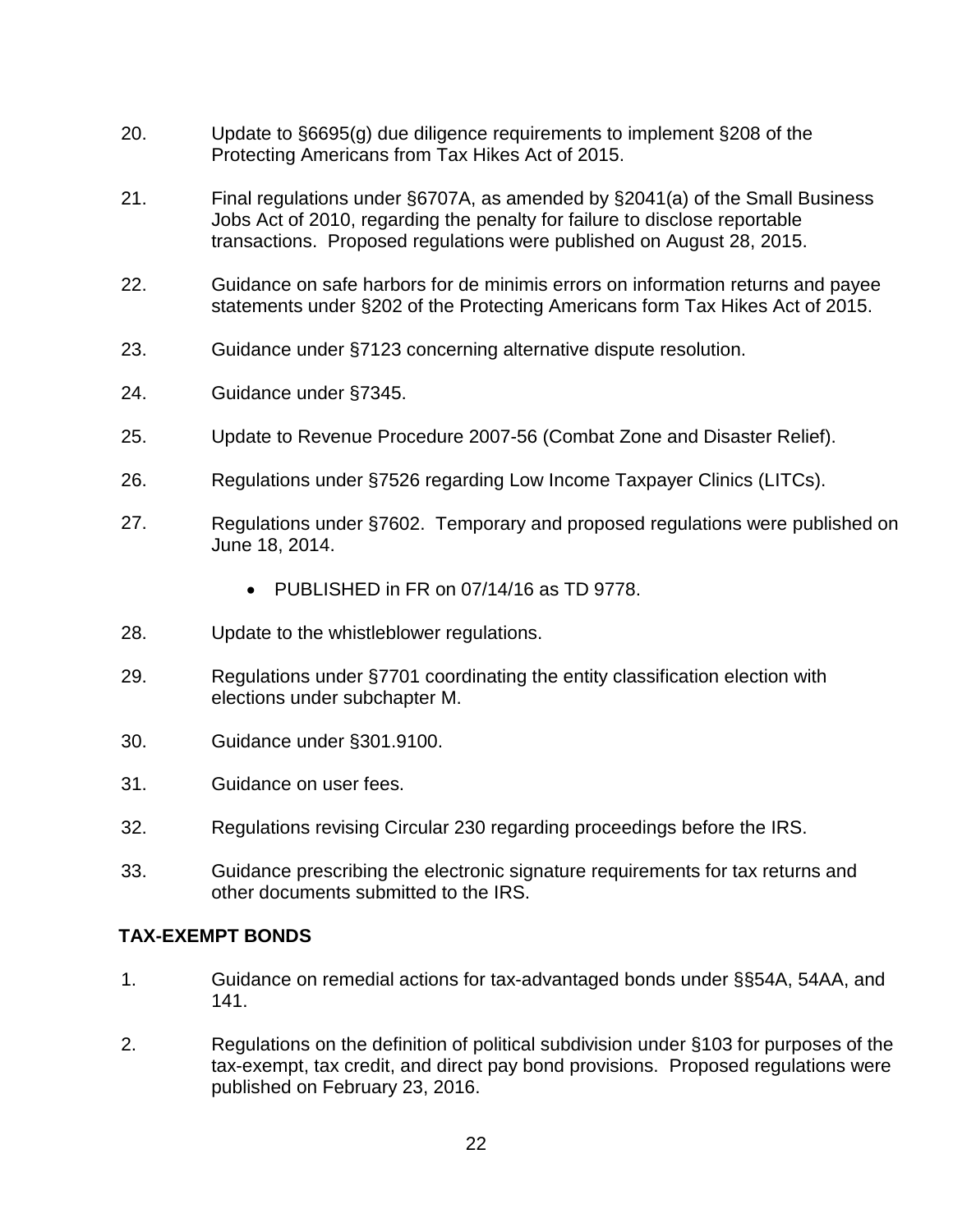- 3. Revenue procedure that will update Revenue Procedure 97-13 relating to the conditions under which a management contract does not result in private business use under §141.
- 4. Final regulations on public approval requirements for private activity bonds under §147(f). Proposed regulations were published on September 9, 2008.
- 5. Final regulations on arbitrage investment restrictions under §148. Proposed regulations were published on September 26, 2007 and September 16, 2013.
	- PUBLISHED 07/18/16 in FR as TD 9777.
- 6. Final regulations on the definition of issue price for tax-exempt bonds under §148. Proposed regulations were published on June 24, 2015.
- 7. Regulations on bond reissuance under §150.

#### **APPENDIX – Regularly Scheduled Publications**

#### **JULY 2016**

- 1. Revenue ruling setting forth tables of the adjusted applicable federal rates for the current month for purposes of §§42, 382, 1274, 1288, and 7520.
	- PUBLISHED 07/05/16 in IRB 2016-27 as REV. RUL. 2016-17 (RELEASED 06/17/16).
- 2. Notice setting forth updates for the corporate bond yield curve for plan years beginning in July 2016, the 24-month average segment rates, the funding segment rates applicable for July 2016, the spot segment rates for June 2016 that are used for determining minimum present values, and the 30-year Treasury rates.
- 3. Revenue ruling providing the average annual effective interest rates charged by each Farm Credit Bank District.

#### **AUGUST 2016**

- 1. Revenue ruling setting forth tables of the adjusted applicable federal rates for the current month for purposes of §§42, 382, 1274, 1288, and 7520.
	- PUBLISHED 08/01/16 in IRB 2016-31 as REV. RUL. 2016-18 (RELEASED 07/18/16).
- 2. Guidance providing the inflation adjustment factor to be used in determining the enhanced oil recovery credit under §43 for tax years beginning in the calendar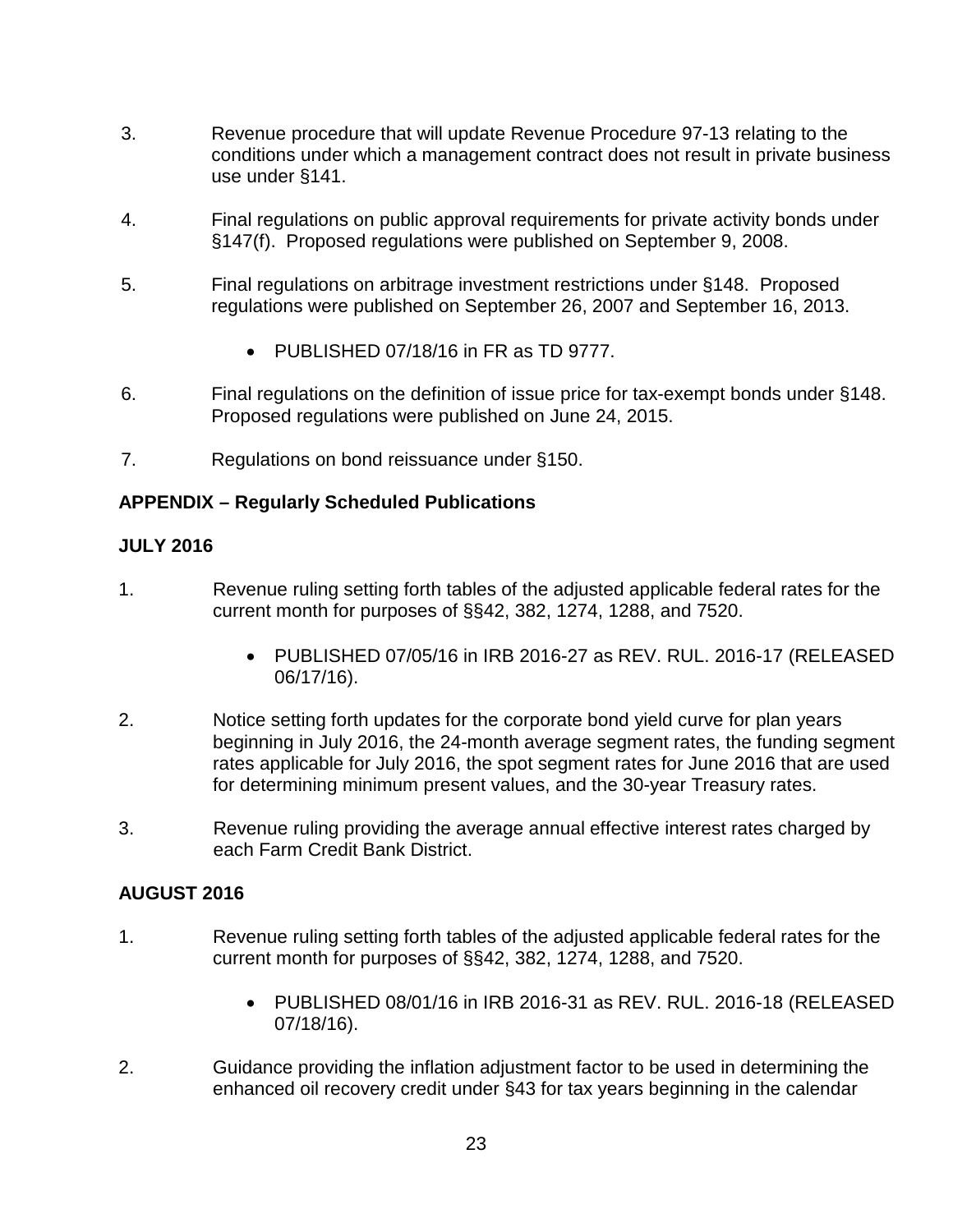year.

- 3. Guidance providing the applicable percentage to be used in determining percentage depletion for marginal properties under §613A for the calendar year.
- 4. Notice setting forth updates for the corporate bond yield curve for plan years beginning in August 2016, the 24-month average segment rates, the funding segment rates applicable for August 2016, the spot segment rates for July 2016 that are used for determining minimum present values, and the 30-year Treasury rates.
- 5. Revenue procedure providing the domestic asset/liability percentages and the domestic investment yield percentages for taxable years beginning after December 31, 2014, for foreign companies conducting insurance business in the United States.

## **SEPTEMBER 2016**

- 1. Revenue ruling setting forth tables of the adjusted applicable federal rates for the current month for purposes of §§42, 382, 1274, 1288, and 7520.
- 2. Revenue ruling under §6621 regarding the applicable interest rates for overpayments and underpayments of tax for the period October through December 2014.
- 3. Notice setting forth updates for the corporate bond yield curve for plan years beginning in September 2016, the 24-month average segment rates, the funding segment rates applicable for September 2016, the spot segment rates for August 2016 that are used for determining minimum present values, and the 30-year Treasury rates.
- 4. Notice under §274 regarding the deemed substantiation of travel expenses using per diem rates.
- 5. Update of Notice 2004-83 to add approved applicants for designated private delivery service status under §7502(f). Will be published only if any new applicants are approved.
- 6. Notice identifying the counties that experienced exceptional, extreme, or severe drought during the preceding 12-month period ending August 31, 2016, for purposes of determining whether the replacement period within which to replace livestock sold on account of drought is extended under §1033(e)(2)(B) and Notice 2006-82.
- 7. Revenue ruling setting forth the terminal charge and the standard industry fare level (SIFL) cents-per-mile rates for the second half of 2016 for use in valuing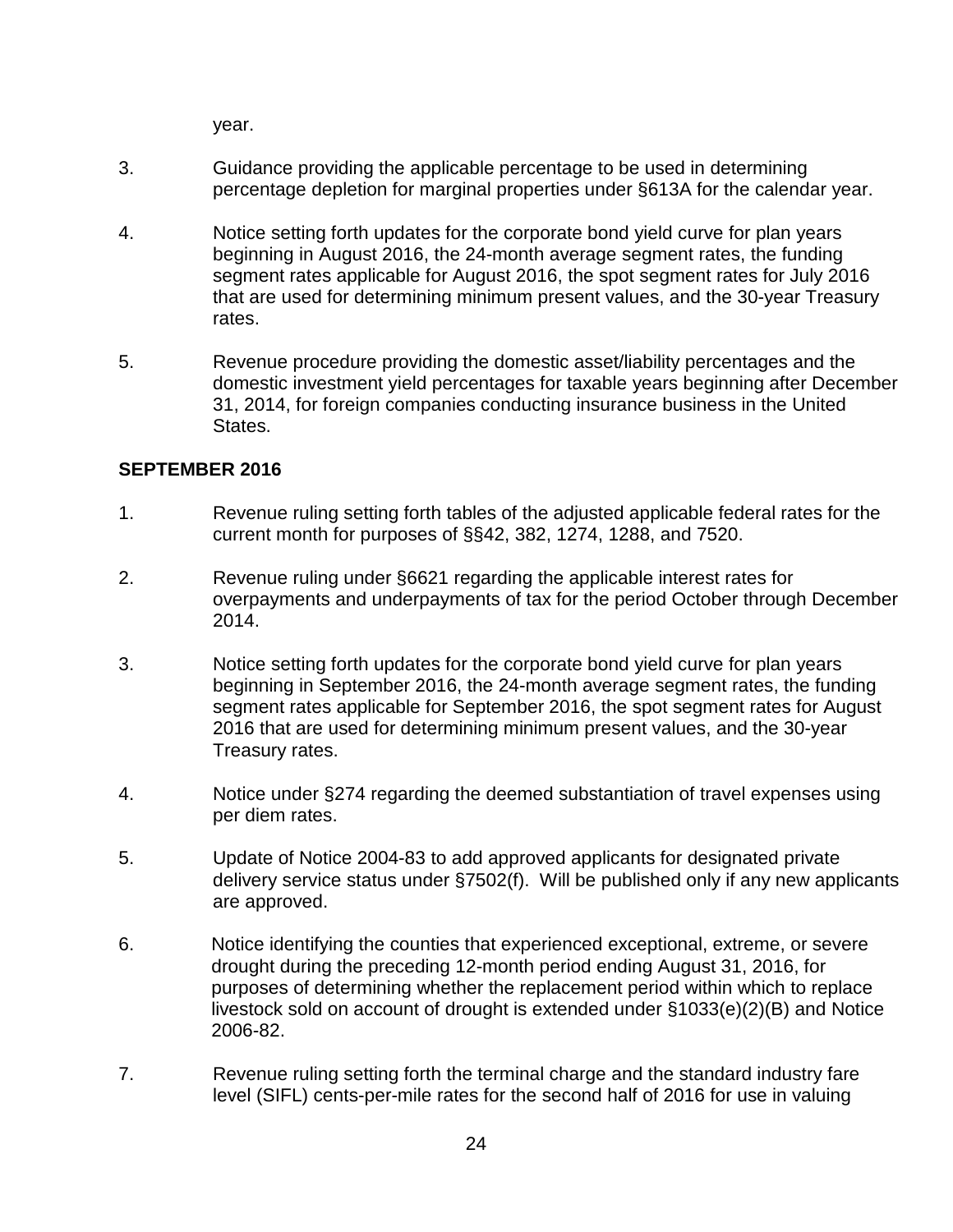personal flights on employer-provided aircraft.

8. Notice on annual adjustment in the fee imposed to fund the Patient Centered Outcomes Research Trust Fund.

## **OCTOBER 2016**

- 1. Revenue ruling setting forth tables of the adjusted applicable federal rates for the current month for purposes of §§42, 382, 1274, 1288 and 7520.
- 2. Notice setting forth updates for the corporate bond yield curve for plan years beginning in October 2016, the 24-month average segment rates, the funding segment rates applicable for October 2016, the spot segment rates for September 2016 that are used for determining minimum present values, and the 30-year Treasury rates.
- 3. Revenue procedure under §1 and other sections of the Code regarding inflation adjusted items for 2017.
- 4. Revenue procedure providing the loss payment patterns and discount factors for the 2016 accident year to be used for computing unpaid losses under §846.
- 5. Revenue procedure providing the salvage discount factors for the 2016 accident year to be used for computing discounted estimated salvage recoverable under §832.
- 6. Update of Revenue Procedure 2005-27 listing the tax deadlines that may be extended by the Commissioner under §7508A in the event of a Presidentiallydeclared disaster or terrorist attack. Will be published only if there are any updates.
- 7. Guidance providing the amounts of unused housing credit carryover allocated to qualified states under §42(h)(3)(D) for the calendar year.
- 8. Guidance providing the calendar year inflation adjustment factor to be used in determining the credit for carbon dioxide sequestration under §45Q.

#### **NOVEMBER 2016**

- 1. Revenue ruling setting forth tables of the adjusted applicable federal rates for the current month for purposes of §§42, 382, 1274, 1288 and 7520.
- 2. Revenue ruling providing the "base period T-Bill rate" as required by §995(f)(4).
- 3. Revenue ruling setting forth covered compensation tables under §401(l)(5)(E) that are used for purposes of applying the permitted disparity rules under §401(l) to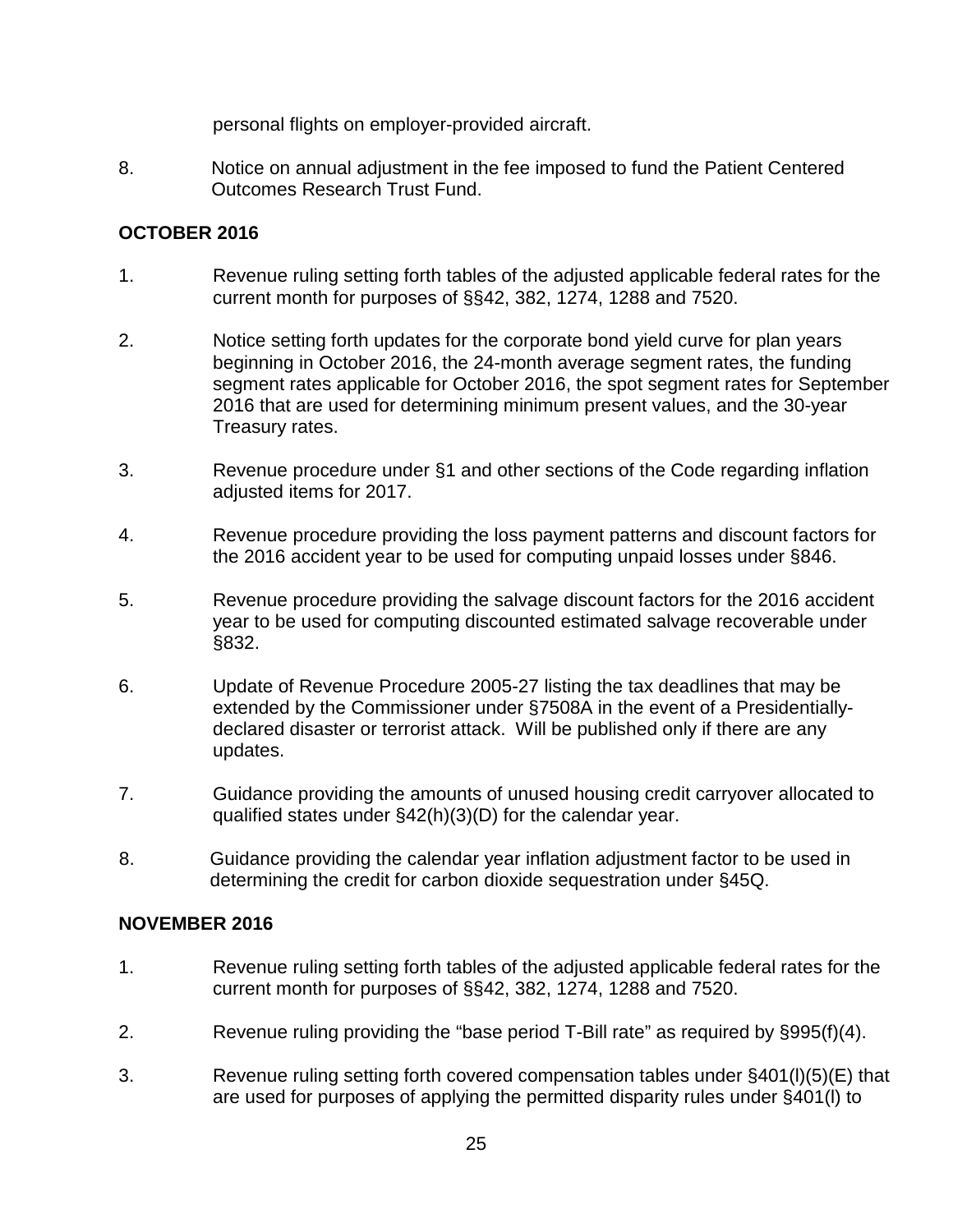defined benefit plans for the 2017 plan year.

- 4. Notice setting forth updates for the corporate bond yield curve for plan years beginning in November 2016, the 24-month average segment rates, the funding segment rates applicable for November 2016, the spot segment rates for October 2016 that are used for determining minimum present values, and the 30-year Treasury rates.
- 5. Update of Revenue Procedure 2006-48 regarding adequate disclosure for purposes of the §6662 substantial understatement penalty and the §6694 preparer penalty. Will be published only if there are any updates.
- 6. News release setting forth cost-of living adjustments effective January 1, 2017, applicable to the dollar limits on benefits under qualified defined benefit pension plans and other provisions affecting certain plans of deferred compensation.
- 7. Federal Register Notice on Railroad Retirement Tier 2 tax rate.
- 8. Notice under §274 regarding the 2017 optional standard mileage rates.
- 9. Notice setting forth required amendment deadlines for §401(a) plans with respect to certain changes in qualification requirements.

# **DECEMBER 2016**

- 1. Revenue ruling setting forth tables of the adjusted applicable federal rates for the current month for purposes of §§42, 382, 1274, 1288, and 7520.
- 2. Revenue ruling under §6621 regarding the applicable interest rates for overpayments and underpayments of tax for the period January through March 2015.
- 3. Notice setting forth updates for the corporate bond yield curve for plan years beginning in December 2016, the 24-month average segment rates, the funding segment rates applicable for December 2016, the spot segment rates for November 2016 that are used for determining minimum present values, and the 30-year Treasury rates.

# **JANUARY 2017**

- 1. Revenue procedure updating the procedures for issuing private letter rulings, determination letters, and information letters on specific issues under the jurisdiction of the Chief Counsel.
- 2. Revenue procedure updating the procedures for furnishing technical advice, including technical expedited advice, to certain IRS offices, in the areas under the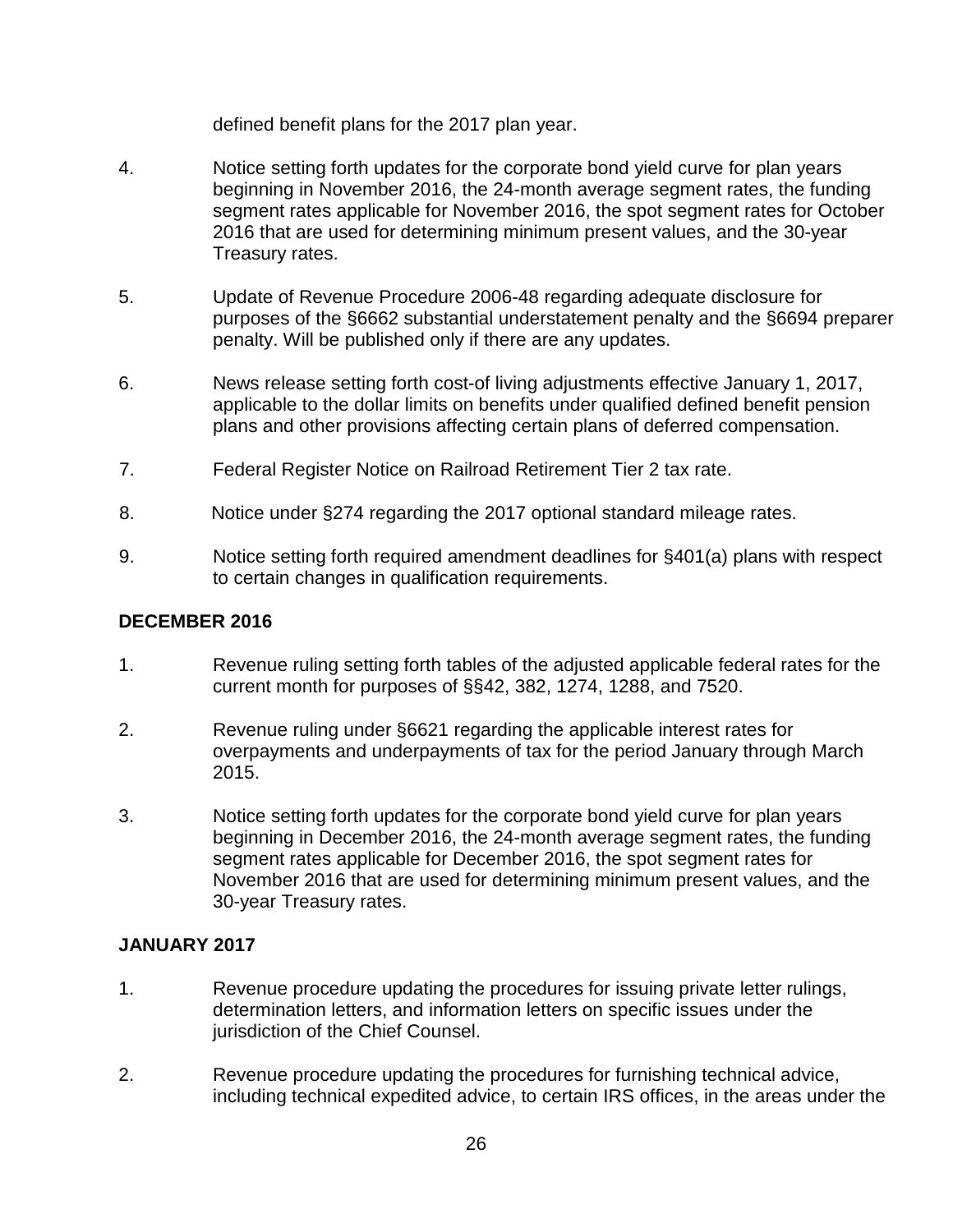jurisdiction of the Chief Counsel.

- 3. Revenue procedure updating the previously published list of "no-rule" issues under the jurisdiction of certain Associate Chief Counsel (Corporate), Associate Chief Counsel (Financial Institutions and Products), Associate Chief Counsel (Income Tax and Accounting), Associate Chief Counsel (Passthroughs and Special Industries), Associate Chief Counsel (Procedure and Administration), and Associate Chief Counsel (Tax Exempt and Government Entities) on which advance letter rulings or determination letters will not be issued.
- 4. Revenue procedure updating the previously published list of "no-rule" issues under the jurisdiction of the Associate Chief Counsel (International) on which advance letter ruling or determination letters will not be issued.
- 5. Revenue procedure updating procedures for issuing private letter rulings, determination letters, etc. on issues under the jurisdiction of the Office of the Commissioner, Tax Exempt and Government Entities Division.
- 6. Revenue ruling setting forth tables of the adjusted applicable federal rates for the current month for purposes of §§42, 382, 1274, 1288, and 7520.
- 7. Revenue ruling providing the dollar amounts, increased by the 2017 inflation adjustment, for §1274A.
- 8. Revenue procedure under §280F providing limitations on depreciation deductions for owners of passenger automobiles first placed in service during the calendar year and amounts to be included in income by lessees of passenger automobiles first leased during the calendar year.
- 9. Revenue procedure updating procedures for issuing determination letters on the qualified status of employee plans under §§401(a), 403(a), 409, and 4975.
- 10. Revenue procedure updating procedures for issuing determination letters on the exempt status of organizations under §§501 and 521.
- 11. Revenue procedure updating procedures for issuing determination letters on public charity/private foundation classification.
- 12. Revenue procedure updating the user fee program as it pertains to requests for letter rulings, determination letters, etc. in employee plans and exempt organizations matters under the jurisdiction of the Office of the Commissioner, Tax Exempt and Government Entities Division.
- 13. Notice setting forth updates for the corporate bond yield curve for plan years beginning in January 2017, the 24-month average segment rates, the funding segment rates applicable for January 2017, the spot segment rates for December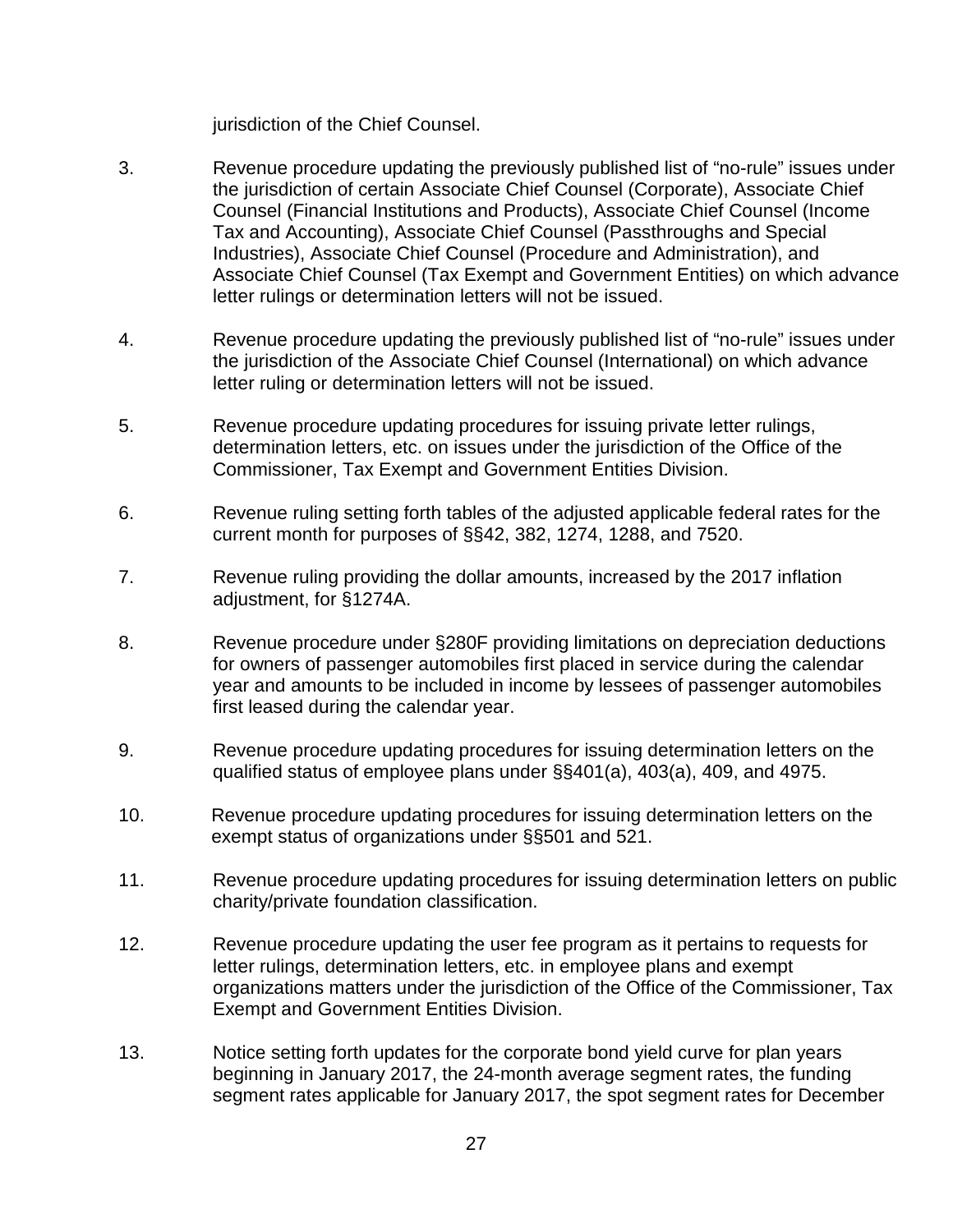2016 that are used for determining minimum present values, and the 30-year Treasury rates.

- 14. Revenue procedure under §143 regarding average area purchase price.
- 15. Notice providing the maximum allowable value for use of the fleet-average value and vehicle-cents-per-mile rules to value employer-provided automobiles first made available to employees for personal use in the calendar year.
- 16. Revenue ruling setting forth the prevailing state assumed interest rates provided for the determination of reserves under §807 for contracts issued in 2016 and 2017.

## **FEBRUARY 2017**

- 1. Revenue ruling setting forth tables of the adjusted applicable federal rates for the current month for purposes of §§42, 382, 1274, 1288, and 7520.
- 2. Notice setting forth updates for the corporate bond yield curve for plan years beginning in February 2017, the 24-month average segment rates, the funding segment rates applicable for February 2017, the spot segment rates for January 2017 that are used for determining minimum present values, and the 30-year Treasury rates.
- 3. Notice under §911 on the Housing Cost Amount for 2015.
- 4. Notice providing the inflation adjustment factor for renewable electricity (revised).

#### **MARCH 2017**

- 1. Revenue procedure providing annual indexing required under §36B.
- 2. Revenue ruling setting forth tables of the adjusted applicable federal rates for the current month for purposes of §§42, 382, 1274, 1288, and 7520.
- 3. Guidance providing the 2016 calendar year resident population estimates used in determining the state housing credit ceiling under §42(h) and the private activity bond volume cap under §146.
- 4. Revenue ruling under §6621 regarding the applicable interest rates for overpayments and underpayments of tax for the period April through June 2015.
- 5. Revenue ruling setting forth the terminal charge and the standard industry fare level (SIFL) cents-per-mile rates for the first half of 2017 for use in valuing personal flights on employer-provided aircraft.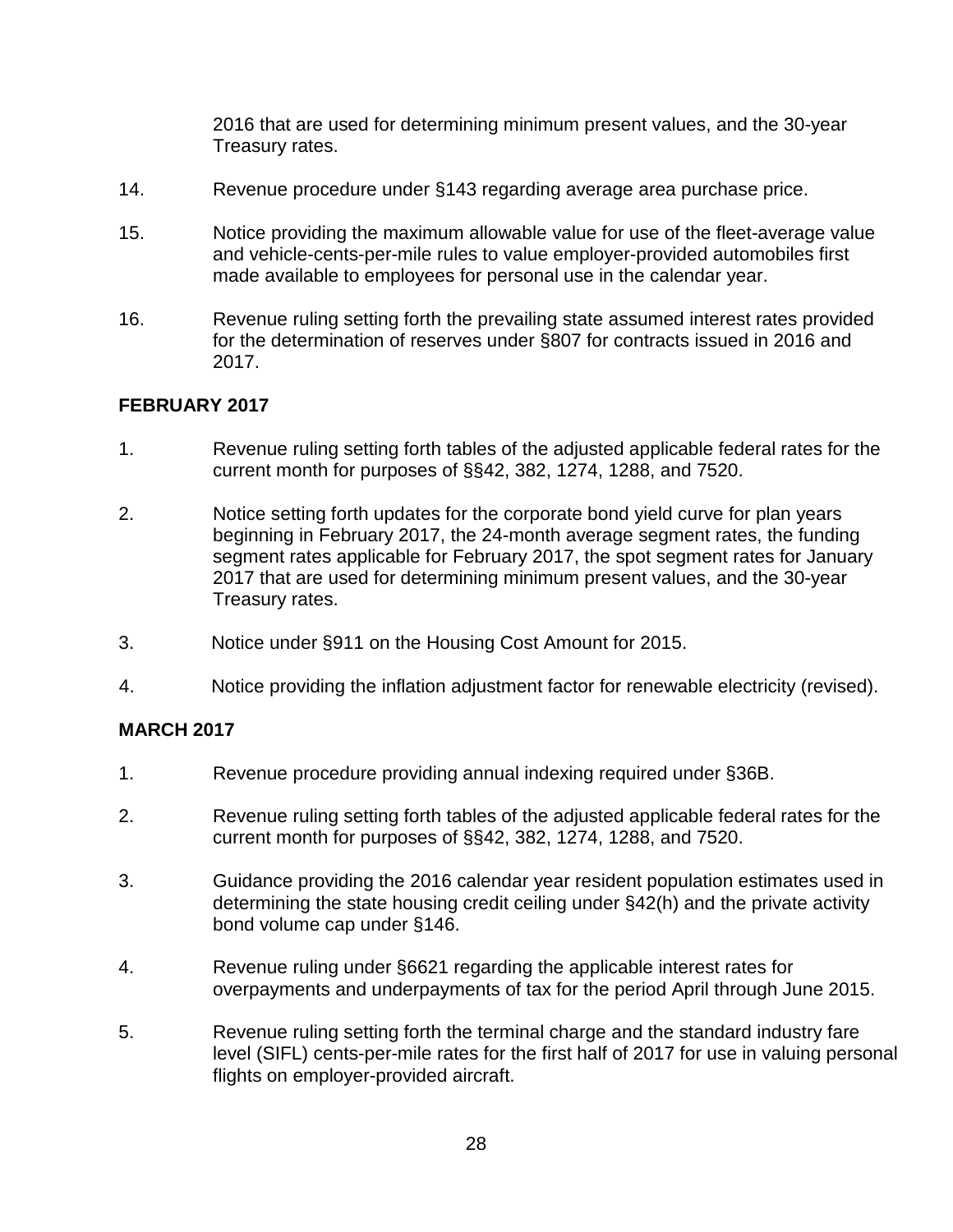- 6. Notice setting forth updates for the corporate bond yield curve for plan years beginning in March 2017, the 24-month average segment rates, the funding segment rates applicable for March 2017, the spot segment rates for February 2017 that are used for determining minimum present values, and the 30-year Treasury rates.
- 7. Revenue procedure providing the annual update to the List of Automatic Changes for taxpayer changes in method of accounting.

#### **APRIL 2017**

- 1. Revenue ruling setting forth tables of the adjusted applicable federal rates for the current month for purposes of §§42, 382, 1274, 1288, and 7520.
- 2. Revenue procedure providing a current list of countries and the dates those countries are subject to the §911(d)(4) waiver and guidance to individuals who fail to meet the eligibility requirements of §911(d)(1) because of adverse conditions in a foreign country.
- 3. Notice setting forth updates for the corporate bond yield curve for plan years beginning in April 2017, the 24-month average segment rates, the funding segment rates applicable for April 2017, the spot segment rates for March 2017 that are used for determining minimum present values, and the 30-year Treasury rates.
- 4. Guidance providing the calendar year inflation adjustment factor and reference prices for the renewable electricity production credit under §45.

#### **MAY 2017**

- 1. Revenue ruling setting forth tables of the adjusted applicable federal rates for the current month for purposes of §§42, 382, 1274, 1288, and 7520.
- 2. Notice setting forth updates for the corporate bond yield curve for plan years beginning in May 2017, the 24-month average segment rates, the funding segment rates applicable for May 2017, the spot segment rates for April 2017 that are used for determining minimum present values, and the 30-year Treasury rates.
- 3. Revenue procedure providing guidance for use of the national and area median gross income figures by issuers of qualified mortgage bonds and mortgage credit certificates in determining the housing cost/income ratio under §143.
- 4. Revenue procedure under §223 regarding the inflation adjusted items for 2018.
- 5. Revenue procedure under § 5000A concerning the 2017 national average premium for a bronze level of coverage.